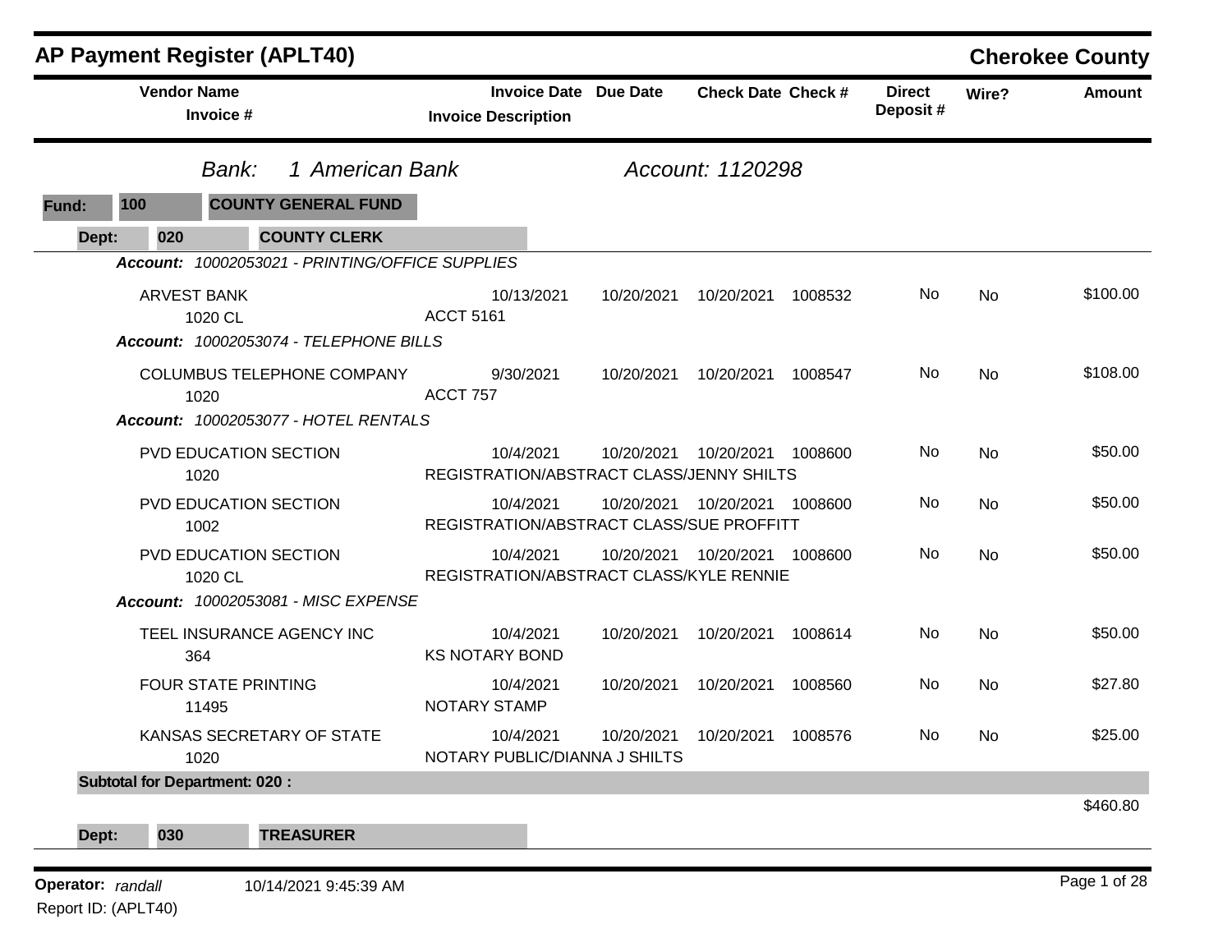|       |                                      | <b>AP Payment Register (APLT40)</b>                                                  |                                                            |            |                           |         |                           |           | <b>Cherokee County</b> |
|-------|--------------------------------------|--------------------------------------------------------------------------------------|------------------------------------------------------------|------------|---------------------------|---------|---------------------------|-----------|------------------------|
|       | <b>Vendor Name</b><br>Invoice #      |                                                                                      | <b>Invoice Date Due Date</b><br><b>Invoice Description</b> |            | <b>Check Date Check #</b> |         | <b>Direct</b><br>Deposit# | Wire?     | <b>Amount</b>          |
|       |                                      | Account: 10003053074 - TELEPHONE BILLS                                               |                                                            |            |                           |         |                           |           |                        |
|       | 1020                                 | <b>COLUMBUS TELEPHONE COMPANY</b><br>Account: 10003053079 - MAINT/REPAIRS MACH/EQUIP | 9/30/2021<br><b>ACCT 757</b>                               | 10/20/2021 | 10/20/2021 1008547        |         | No                        | <b>No</b> | \$178.39               |
|       | <b>INST284299</b>                    | <b>SUMMIT MAILING &amp; SHIPPING</b>                                                 | 10/8/2021<br><b>INV INST284299</b>                         | 10/20/2021 | 10/20/2021                | 1008610 | No                        | No        | \$423.13               |
|       | <b>ARVEST BANK</b><br>1020 TR        |                                                                                      | 10/8/2021<br><b>ACCT 1928</b>                              | 10/20/2021 | 10/20/2021                | 1008533 | No                        | No        | \$37.46                |
|       | <b>Subtotal for Department: 030:</b> |                                                                                      |                                                            |            |                           |         |                           |           | \$638.98               |
| Dept: | 040                                  | <b>ATTORNEY</b>                                                                      |                                                            |            |                           |         |                           |           |                        |
|       | <b>TERRAH BROCK</b><br>1020          | Account: 10004053030 - GASOLINE<br>Account: 10004053068 - OTHER COMMODITIES          | 10/12/2021<br><b>INV 199008</b>                            | 10/20/2021 | 10/20/2021                | 1008617 | No                        | No        | \$141.01               |
|       | <b>CULLIGAN OF JOPLIN</b><br>197124  |                                                                                      | 10/12/2021<br><b>INV 197124</b>                            | 10/20/2021 | 10/20/2021                | 1008551 | No                        | No        | \$13.40                |
|       | <b>CULLIGAN OF JOPLIN</b><br>198527  | Account: 10004053074 - TELEPHONE BILLS                                               | 10/12/2021<br><b>INV 198527</b>                            | 10/20/2021 | 10/20/2021                | 1008551 | No                        | No        | \$6.50                 |
|       | 1020                                 | COLUMBUS TELEPHONE COMPANY<br>Account: 10004053089 - OTHER CONTRACTUAL               | 9/30/2021<br><b>ACCT 757</b>                               | 10/20/2021 | 10/20/2021                | 1008547 | No                        | No        | \$204.33               |
|       | ARVEST BANK<br>1020 AT3              |                                                                                      | 10/12/2021<br><b>ACCT 1977</b>                             | 10/20/2021 | 10/20/2021 1008532        |         | No                        | No        | \$38.00                |
|       | <b>ARVEST BANK</b><br>1020 AT2       |                                                                                      | 10/12/2021<br><b>ACCT 1951</b>                             | 10/20/2021 | 10/20/2021 1008532        |         | No                        | No        | \$28.38                |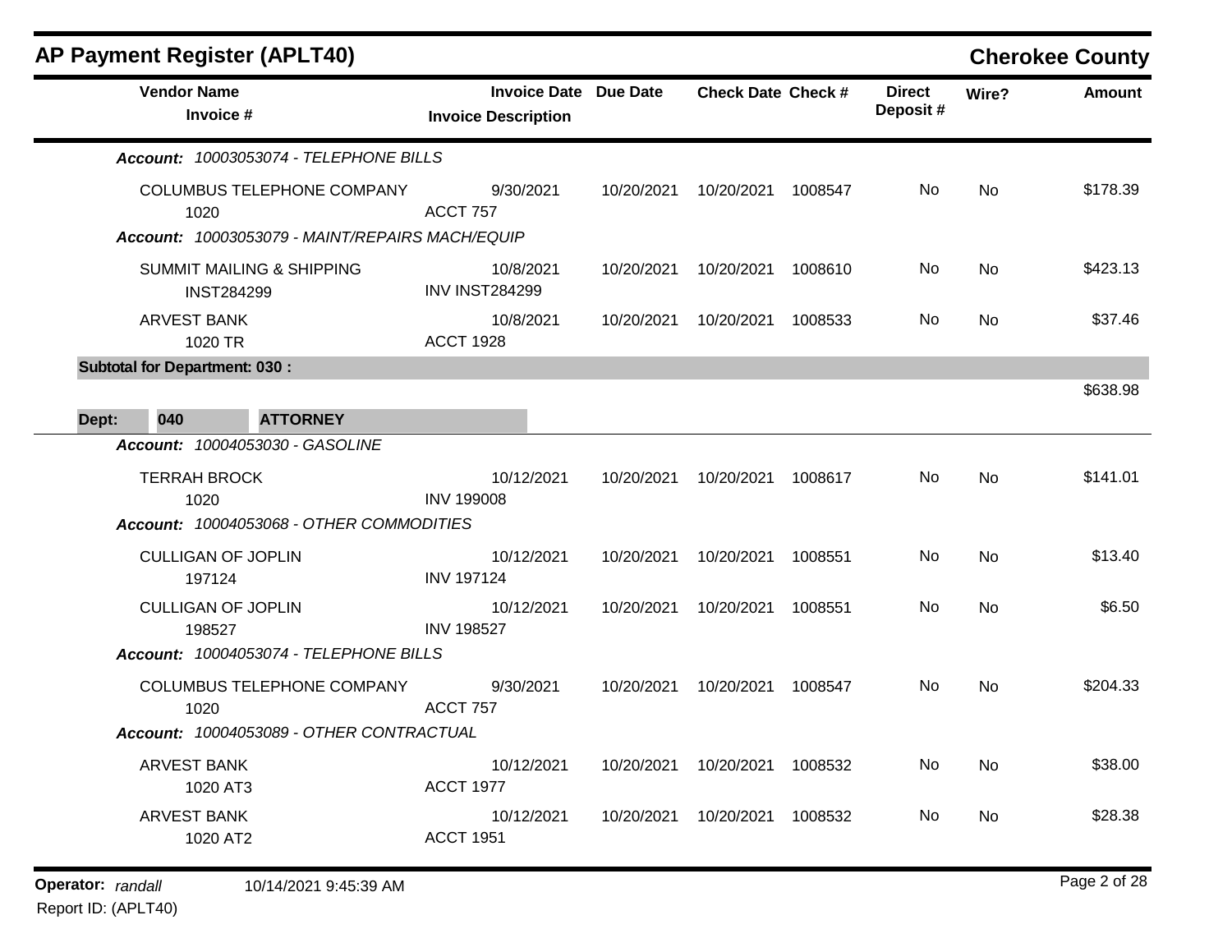|       |                         | <b>AP Payment Register (APLT40)</b>              |                                       |                              |                           |         |                           |           | <b>Cherokee County</b> |
|-------|-------------------------|--------------------------------------------------|---------------------------------------|------------------------------|---------------------------|---------|---------------------------|-----------|------------------------|
|       | <b>Vendor Name</b>      | Invoice #                                        | <b>Invoice Description</b>            | <b>Invoice Date Due Date</b> | <b>Check Date Check #</b> |         | <b>Direct</b><br>Deposit# | Wire?     | Amount                 |
|       | <b>THOMSON WEST</b>     | 845096095                                        | 10/12/2021<br>INV 85096095            | 10/20/2021                   | 10/20/2021                | 1008620 | No                        | <b>No</b> | \$301.74               |
|       | 1020                    | POSTMASTER GENERAL                               | 10/12/2021<br>PO BOX 78/YEARLY RENTAL | 10/20/2021                   | 10/20/2021                | 1008597 | No                        | No        | \$160.00               |
|       | <b>KISSTECH</b><br>2566 |                                                  | 10/12/2021<br><b>INV 2566</b>         | 10/20/2021                   | 10/20/2021                | 1008579 | No                        | No        | \$750.00               |
|       |                         | <b>Subtotal for Department: 040:</b>             |                                       |                              |                           |         |                           |           |                        |
| Dept: | 050                     | <b>REGISTER OF DEEDS</b>                         |                                       |                              |                           |         |                           |           | \$1,643.36             |
|       |                         | Account: 10005053074 - UTILITIES/TELEPHONE BILLS |                                       |                              |                           |         |                           |           |                        |
|       | 1020                    | COLUMBUS TELEPHONE COMPANY                       | 9/30/2021<br><b>ACCT 757</b>          | 10/20/2021                   | 10/20/2021                | 1008547 | No                        | <b>No</b> | \$92.46                |
|       |                         | <b>Subtotal for Department: 050:</b>             |                                       |                              |                           |         |                           |           |                        |
| Dept: | 060                     | <b>SHERIFF &amp; JAIL</b>                        |                                       |                              |                           |         |                           |           | \$92.46                |
|       |                         | Account: 10006053021 - PRINTING/OFFICE SUPPLIES  |                                       |                              |                           |         |                           |           |                        |
|       | ARVEST BANK             | 1020 SH5                                         | 10/7/2021<br><b>ACCT 1712</b>         | 10/20/2021                   | 10/20/2021                | 1008532 | No                        | No        | \$39.09                |
|       | ARVEST BANK             | 1020 SH                                          | 10/7/2021<br><b>ACCT 8604</b>         | 10/20/2021                   | 10/20/2021                | 1008532 | No                        | No        | \$2,286.82             |
|       | ARVEST BANK             | 1020 SH7                                         | 10/7/2021<br><b>ACCT 1753</b>         | 10/20/2021                   | 10/20/2021                | 1008532 | No                        | No        | \$21.45                |
|       |                         | <b>QUILL CORPORATION</b><br>19668625             | 10/5/2021<br>INV 19668625             | 10/20/2021                   | 10/20/2021                | 1008602 | No                        | No        | \$844.75               |
|       |                         | <b>QUILL CORPORATION</b><br>19672831             | 10/5/2021<br>INV 19672831             | 10/20/2021                   | 10/20/2021                | 1008602 | No.                       | No.       | \$66.96                |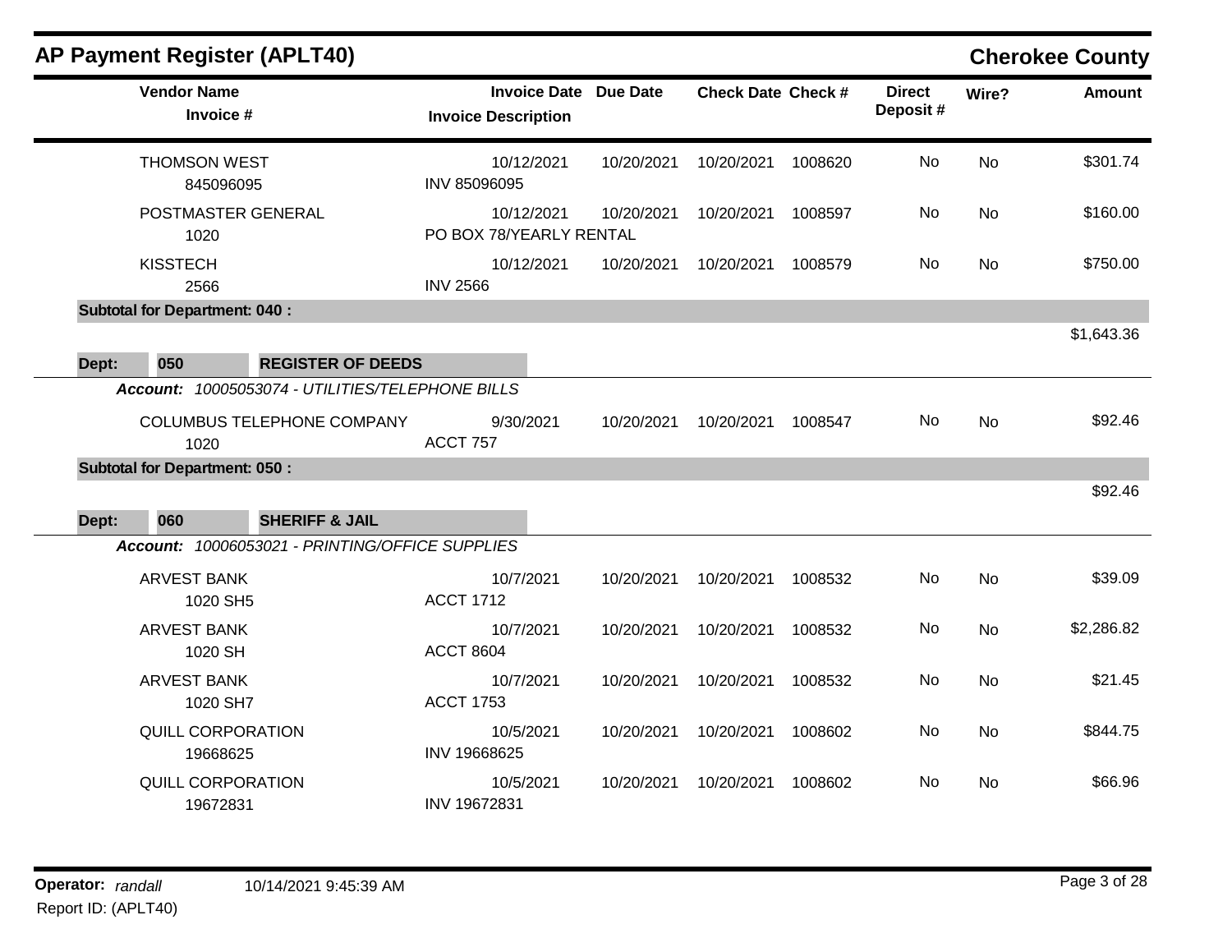| <b>AP Payment Register (APLT40)</b>                                            |                                                            |            |                           |         |                           |           | <b>Cherokee County</b> |
|--------------------------------------------------------------------------------|------------------------------------------------------------|------------|---------------------------|---------|---------------------------|-----------|------------------------|
| <b>Vendor Name</b><br>Invoice #                                                | <b>Invoice Date Due Date</b><br><b>Invoice Description</b> |            | <b>Check Date Check #</b> |         | <b>Direct</b><br>Deposit# | Wire?     | <b>Amount</b>          |
| <b>QUILL CORPORATION</b><br>19708047                                           | 10/5/2021<br>INV 19708047                                  | 10/20/2021 | 10/20/2021                | 1008602 | No                        | <b>No</b> | \$173.98               |
| <b>QUILL CORPORATION</b><br>19633820                                           | 10/5/2021<br>INV 19633820                                  | 10/20/2021 | 10/20/2021                | 1008602 | No.                       | <b>No</b> | \$258.97               |
| Account: 10006053022 - EMPLOYEE UNIFORMS/ACCESSORIES                           |                                                            |            |                           |         |                           |           |                        |
| SOUTHERN UNIFORM & EQUIPMENT<br>123576                                         | 10/13/2021<br><b>INV 123576</b>                            | 10/20/2021 | 10/20/2021                | 1008607 | No.                       | <b>No</b> | \$6.99                 |
| <b>ARVEST BANK</b><br>1020 SH4                                                 | 10/7/2021<br><b>ACCT 1696</b>                              | 10/20/2021 | 10/20/2021                | 1008532 | No.                       | <b>No</b> | \$430.37               |
| <b>ARVEST BANK</b><br>1020 SH2<br>Account: 10006053025 - PARTS/VEHICLE REPAIRS | 10/7/2021<br><b>ACCT 1670</b>                              | 10/20/2021 | 10/20/2021                | 1008532 | No.                       | <b>No</b> | \$64.79                |
| <b>BEACON TIRE</b><br>60061844                                                 | 10/7/2021<br>INV 60061844                                  | 10/20/2021 | 10/20/2021                | 1008536 | No.                       | <b>No</b> | \$598.12               |
| NATALINIS AUTOMOTIVE<br>785381                                                 | 10/4/2021<br><b>INV 785381</b>                             | 10/20/2021 | 10/20/2021                | 1008590 | No.                       | <b>No</b> | \$50.79                |
| Account: 10006053030 - GASOLINE                                                |                                                            |            |                           |         |                           |           |                        |
| <b>ARVEST BANK</b><br>1020 SH6                                                 | 10/7/2021<br><b>ACCT 1738</b>                              | 10/20/2021 | 10/20/2021                | 1008532 | No.                       | <b>No</b> | \$341.84               |
| <b>ARVEST BANK</b><br>1020 SH                                                  | 10/7/2021<br><b>ACCT 8604</b>                              | 10/20/2021 | 10/20/2021                | 1008532 | No.                       | <b>No</b> | \$85.99                |
| <b>ARVEST BANK</b><br>1020 SH4                                                 | 10/7/2021<br><b>ACCT 1696</b>                              | 10/20/2021 | 10/20/2021                | 1008532 | No.                       | No        | \$92.53                |
| Account: 10006053031 - DIESEL FUEL                                             |                                                            |            |                           |         |                           |           |                        |
| <b>ARVEST BANK</b><br>1020 SH4                                                 | 10/7/2021<br><b>ACCT 1696</b>                              | 10/20/2021 | 10/20/2021 1008532        |         | No.                       | <b>No</b> | \$8.72                 |
| Account: 10006053040 - JANITORIAL SUPPLIES                                     |                                                            |            |                           |         |                           |           |                        |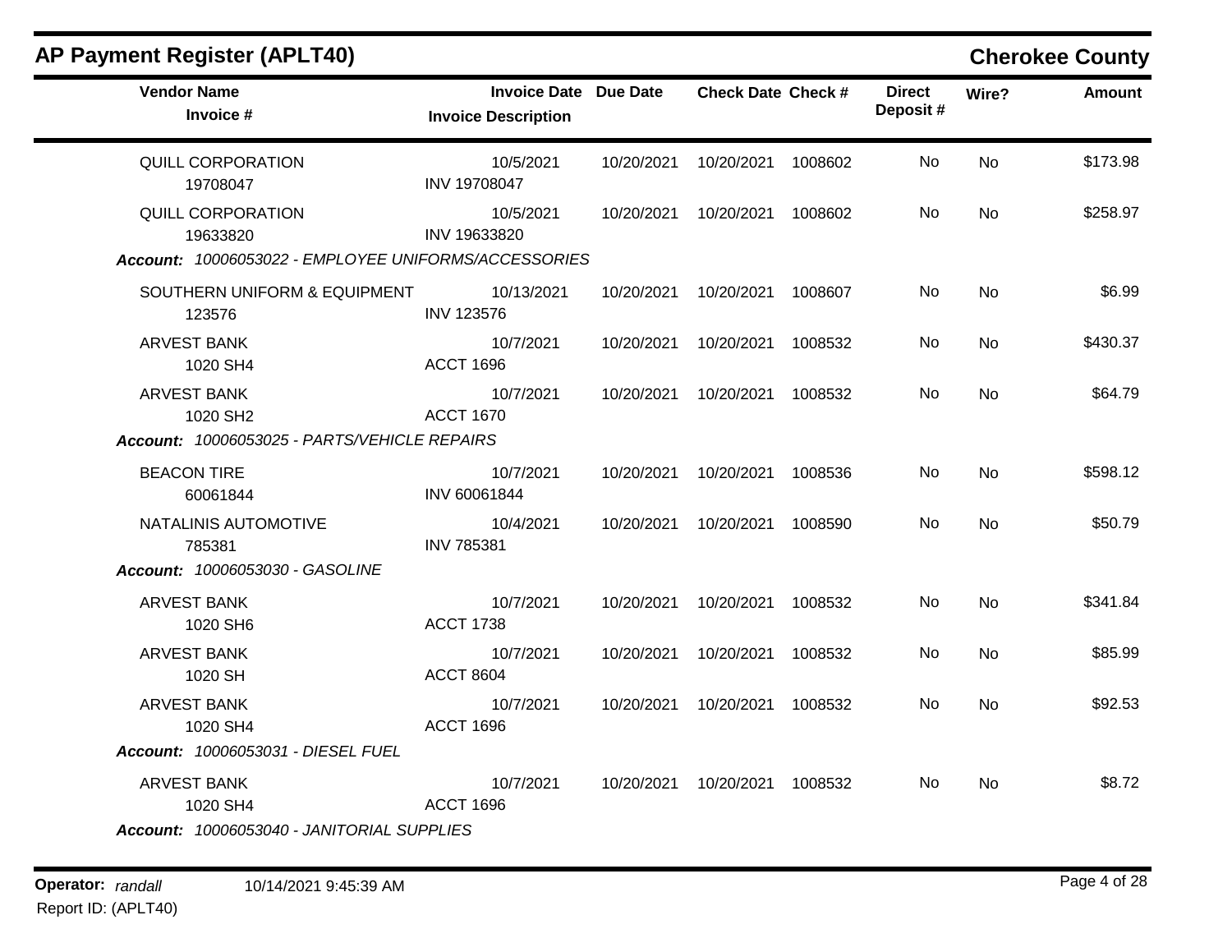| <b>AP Payment Register (APLT40)</b>                                             |                                                            |            |                           |         |                           |           | <b>Cherokee County</b> |
|---------------------------------------------------------------------------------|------------------------------------------------------------|------------|---------------------------|---------|---------------------------|-----------|------------------------|
| <b>Vendor Name</b><br>Invoice #                                                 | <b>Invoice Date Due Date</b><br><b>Invoice Description</b> |            | <b>Check Date Check #</b> |         | <b>Direct</b><br>Deposit# | Wire?     | Amount                 |
| <b>HENRY KRAFT INC</b><br>411767                                                | 10/13/2021<br><b>INV 411767</b>                            | 10/20/2021 | 10/20/2021                | 1008567 | No                        | <b>No</b> | \$522.64               |
| <b>CINTAS CORP</b><br>8405330514<br>Account: 10006053068 - OTHER COMMODITIES    | 10/5/2021<br>INV 8405330514                                | 10/20/2021 | 10/20/2021                | 1008543 | No                        | No        | \$1,544.01             |
| PATRIOT K-9 TRAINING, LLC<br>13                                                 | 10/13/2021<br><b>INV 13</b>                                | 10/20/2021 | 10/20/2021                | 1008596 | No.                       | No        | \$100.00               |
| <b>ARVEST BANK</b><br>1020 SH1<br>Account: 10006053071 - COMMUNICATIONS         | 10/7/2021<br><b>ACCT 1605</b>                              | 10/20/2021 | 10/20/2021                | 1008532 | No                        | <b>No</b> | \$67.31                |
| BROOKS-JEFFREY MARKETING, INC<br>201200                                         | 10/5/2021<br><b>INV 201200</b>                             | 10/20/2021 | 10/20/2021                | 1008538 | No.                       | <b>No</b> | \$24.00                |
| TBS ELECTRONICS, INC<br>00112045<br>Account: 10006053072 - GAS, ELECTRIC, WATER | 10/13/2021<br>INV 00112045                                 |            | 10/20/2021 10/20/2021     | 1008613 | No.                       | No        | \$160.00               |
| SERVICE RECYCLING, LLC<br>R5837                                                 | 10/13/2021<br><b>INV R5837</b>                             |            | 10/20/2021 10/20/2021     | 1008605 | No.                       | <b>No</b> | \$45.00                |
| PRO SOLUTIONS, LLC<br>2021-08-126                                               | 10/5/2021<br>INV 2021-08-126                               | 10/20/2021 | 10/20/2021                | 1008598 | No                        | No        | \$415.70               |
| KANSAS GAS SERVICE<br>1020 SH                                                   | 10/13/2021<br>ACCT 510401545167491136                      | 10/20/2021 | 10/20/2021                | 1008574 | No.                       | <b>No</b> | \$208.49               |
| <b>CITY OF COLUMBUS</b><br>1020 SH                                              | 10/5/2021<br>ACCT 09-52410-01                              | 10/20/2021 | 10/20/2021                | 1008544 | No                        | <b>No</b> | \$120.00               |
| Account: 10006053073 - TRANSPORTATION                                           |                                                            |            |                           |         |                           |           |                        |
| <b>ARVEST BANK</b><br>1020 SH4                                                  | 10/7/2021<br><b>ACCT 1696</b>                              | 10/20/2021 | 10/20/2021                | 1008532 | No.                       | No        | \$66.17                |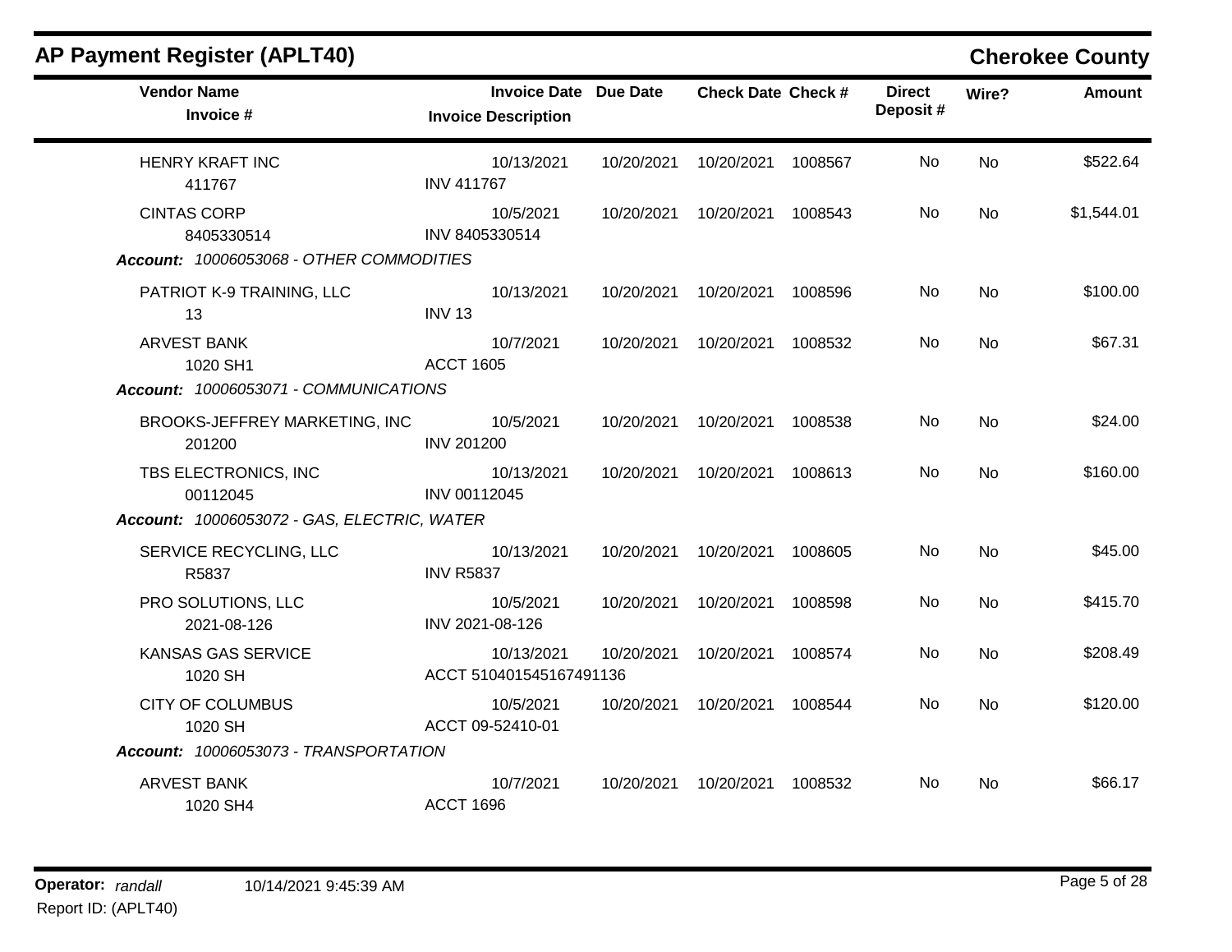| <b>AP Payment Register (APLT40)</b>          |                     |                                                            |                                            |                           |         |                           |           | <b>Cherokee County</b> |
|----------------------------------------------|---------------------|------------------------------------------------------------|--------------------------------------------|---------------------------|---------|---------------------------|-----------|------------------------|
| <b>Vendor Name</b><br>Invoice #              |                     | <b>Invoice Date Due Date</b><br><b>Invoice Description</b> |                                            | <b>Check Date Check #</b> |         | <b>Direct</b><br>Deposit# | Wire?     | <b>Amount</b>          |
| <b>JIMMY D OBERBECK</b><br>1020              |                     | 10/13/2021<br><b>REIMBURSEMENT</b>                         | 10/20/2021                                 | 10/20/2021 1008570        |         | No.                       | <b>No</b> | \$16.30                |
| Account: 10006053074 - TELEPHONE BILLS       |                     |                                                            |                                            |                           |         |                           |           |                        |
| AT&T<br>1020                                 |                     | 10/5/2021<br>ACCT 0305179815001                            | 10/20/2021                                 | 10/20/2021 1008534        |         | No                        | <b>No</b> | \$24.15                |
| CRAW-KAN TELEPHONE COOPERATIVE INC<br>1020   | ACCT 121787         | 10/5/2021                                                  | 10/20/2021                                 | 10/20/2021 1008550        |         | No                        | No        | \$39.88                |
| COLUMBUS TELEPHONE COMPANY<br>1020 SH        | <b>ACCT 2963</b>    | 10/13/2021                                                 | 10/20/2021                                 | 10/20/2021                | 1008547 | No.                       | <b>No</b> | \$1,511.84             |
| <b>CENTURYLINK</b><br>1020 SH                | ACCT 314237715      | 10/13/2021                                                 | 10/20/2021                                 | 10/20/2021 1008541        |         | No                        | <b>No</b> | \$101.32               |
| Account: 10006053076 - PROFESSIONAL SERVICES |                     |                                                            |                                            |                           |         |                           |           |                        |
| SECRETARY OF STATE<br>1020                   |                     | 10/12/2021                                                 | 10/20/2021<br>NOTARY PUBLIC/DAVID M GROVES | 10/20/2021 1008603        |         | No                        | <b>No</b> | \$25.00                |
| TEEL INSURANCE AGENCY INC<br>366             | NOTARY BOND         | 10/12/2021                                                 | 10/20/2021                                 | 10/20/2021                | 1008614 | No                        | No        | \$50.00                |
| LAW ENFORCEMENT RISK<br>3487                 | <b>INV 3487</b>     | 10/5/2021                                                  | 10/20/2021                                 | 10/20/2021                | 1008581 | No                        | <b>No</b> | \$444.00               |
| TEEL INSURANCE AGENCY INC<br>367             | <b>INV 367</b>      | 10/12/2021                                                 | 10/20/2021                                 | 10/20/2021                | 1008614 | N <sub>0</sub>            | <b>No</b> | \$50.00                |
| <b>SECRETARY OF STATE</b><br>1020 SH         |                     | 10/12/2021<br>NOTARY PUBLIC/TAYLOR HAYNES                  | 10/20/2021                                 | 10/20/2021                | 1008604 | No                        | <b>No</b> | \$25.00                |
| HID GLOBAL CORPORATION<br>13402006051        | INV 13402006051     | 10/13/2021                                                 | 10/20/2021                                 | 10/20/2021                | 1008568 | No.                       | No        | \$2,141.63             |
| CELLEBRITE, INC<br>234710                    | <b>INV US234710</b> | 10/5/2021                                                  | 10/20/2021                                 | 10/20/2021 1008539        |         | No.                       | No        | \$4,300.00             |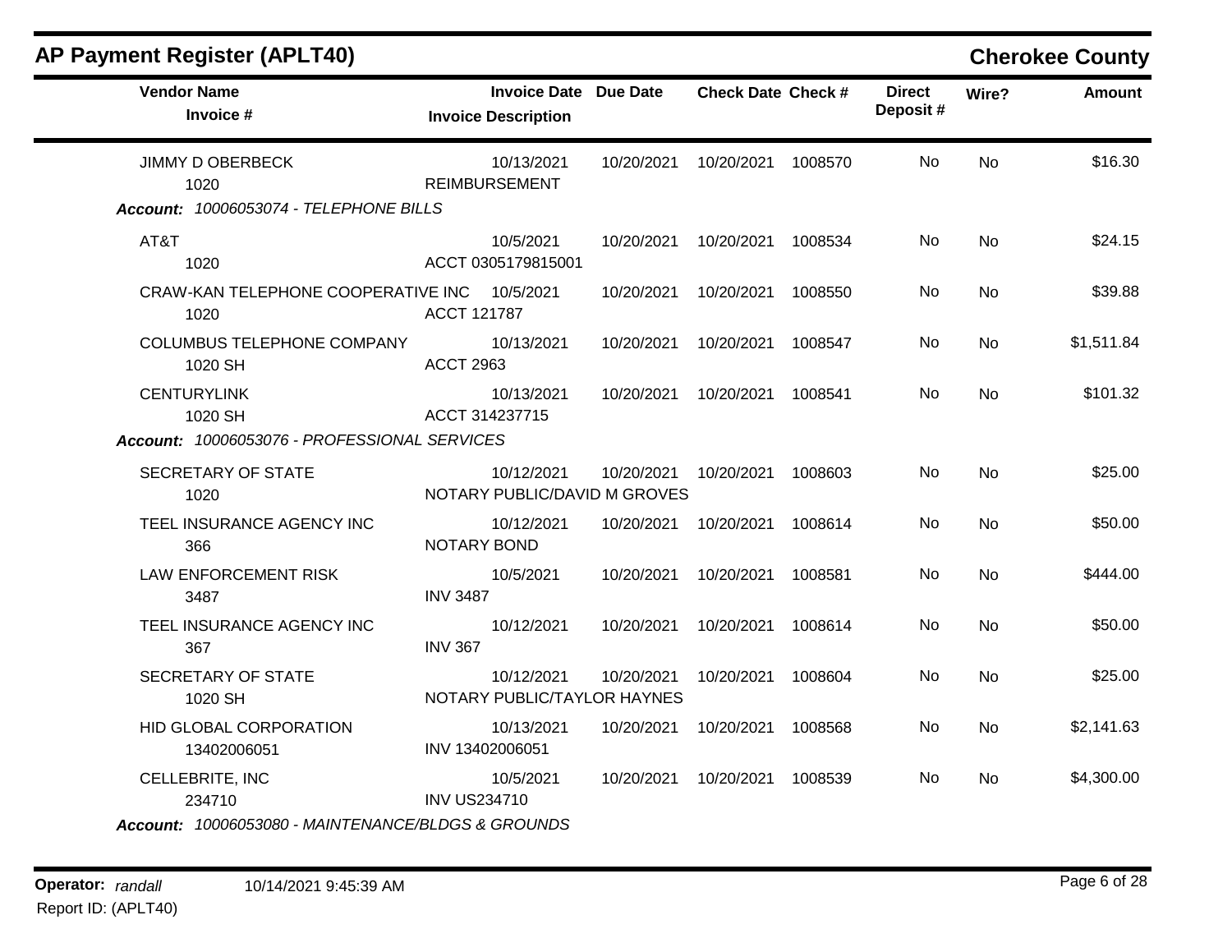| <b>AP Payment Register (APLT40)</b>           |                                                            |            |                           |         |                           |           | <b>Cherokee County</b> |
|-----------------------------------------------|------------------------------------------------------------|------------|---------------------------|---------|---------------------------|-----------|------------------------|
| <b>Vendor Name</b><br>Invoice #               | <b>Invoice Date Due Date</b><br><b>Invoice Description</b> |            | <b>Check Date Check #</b> |         | <b>Direct</b><br>Deposit# | Wire?     | <b>Amount</b>          |
| MID AMERICA PEST CONTROL, LLC<br>3757         | 10/13/2021<br><b>INV 3757</b>                              | 10/20/2021 | 10/20/2021                | 1008587 | No.                       | <b>No</b> | \$75.00                |
| <b>MICHELLE TIPPIE</b><br>1020                | 10/5/2021<br><b>REIMBURSEMENTS</b>                         | 10/20/2021 | 10/20/2021                | 1008586 | No                        | <b>No</b> | \$146.86               |
| Account: 10006053083 - EQUIPMENT LEASE/RENTAL |                                                            |            |                           |         |                           |           |                        |
| <b>TOSHIBA FINANCIAL SERVICES</b><br>30198364 | 10/13/2021<br>INV 30198364                                 | 10/20/2021 | 10/20/2021                | 1008621 | No                        | No        | \$463.32               |
| Account: 10006053088 - CLASSES/TRAINING FEES  |                                                            |            |                           |         |                           |           |                        |
| <b>ARVEST BANK</b><br>1020 SH1                | 10/7/2021<br><b>ACCT 1605</b>                              | 10/20/2021 | 10/20/2021                | 1008532 | No                        | <b>No</b> | \$160.00               |
| <b>ARVEST BANK</b><br>1020 SH3                | 10/7/2021<br><b>ACCT 1688</b>                              | 10/20/2021 | 10/20/2021                | 1008532 | No.                       | <b>No</b> | \$695.00               |
| Account: 10006053094 - VEHICLES               |                                                            |            |                           |         |                           |           |                        |
| <b>TESSCO INC</b><br>686422                   | 10/5/2021<br><b>INV 686422</b>                             | 10/20/2021 | 10/20/2021                | 1008619 | No                        | <b>No</b> | \$457.60               |
| KANSAS HIGHWAY PATROL CAR FUND<br>2021-109    | 10/5/2021<br>INV 2021-109                                  | 10/20/2021 | 10/20/2021                | 1008575 | No                        | No        | \$22,100.00            |
| <b>GALLS INCORPORATED</b><br>019393324        | 10/5/2021<br><b>INV 311036</b>                             | 10/20/2021 | 10/20/2021                | 1008562 | No                        | <b>No</b> | \$349.98               |
| <b>ARVEST BANK</b><br>1020 SH1                | 10/7/2021<br><b>ACCT 1605</b>                              | 10/20/2021 | 10/20/2021                | 1008532 | No                        | No        | \$1,525.47             |
| <b>TESSCO INC</b><br>686421                   | 10/5/2021<br><b>INV 686421</b>                             | 10/20/2021 | 10/20/2021                | 1008619 | No.                       | No        | \$41.33                |
| <b>Account: 10006053732 - INMATE FOOD</b>     |                                                            |            |                           |         |                           |           |                        |
| CONSOLIDATED CORRECTIONAL FOOD SE<br>19100621 | 10/13/2021<br>INV 19100621                                 | 10/20/2021 | 10/20/2021                | 1008549 | No.                       | <b>No</b> | \$10,925.63            |
| Account: 10006053737 - INMATE PERSONAL ITEMS  |                                                            |            |                           |         |                           |           |                        |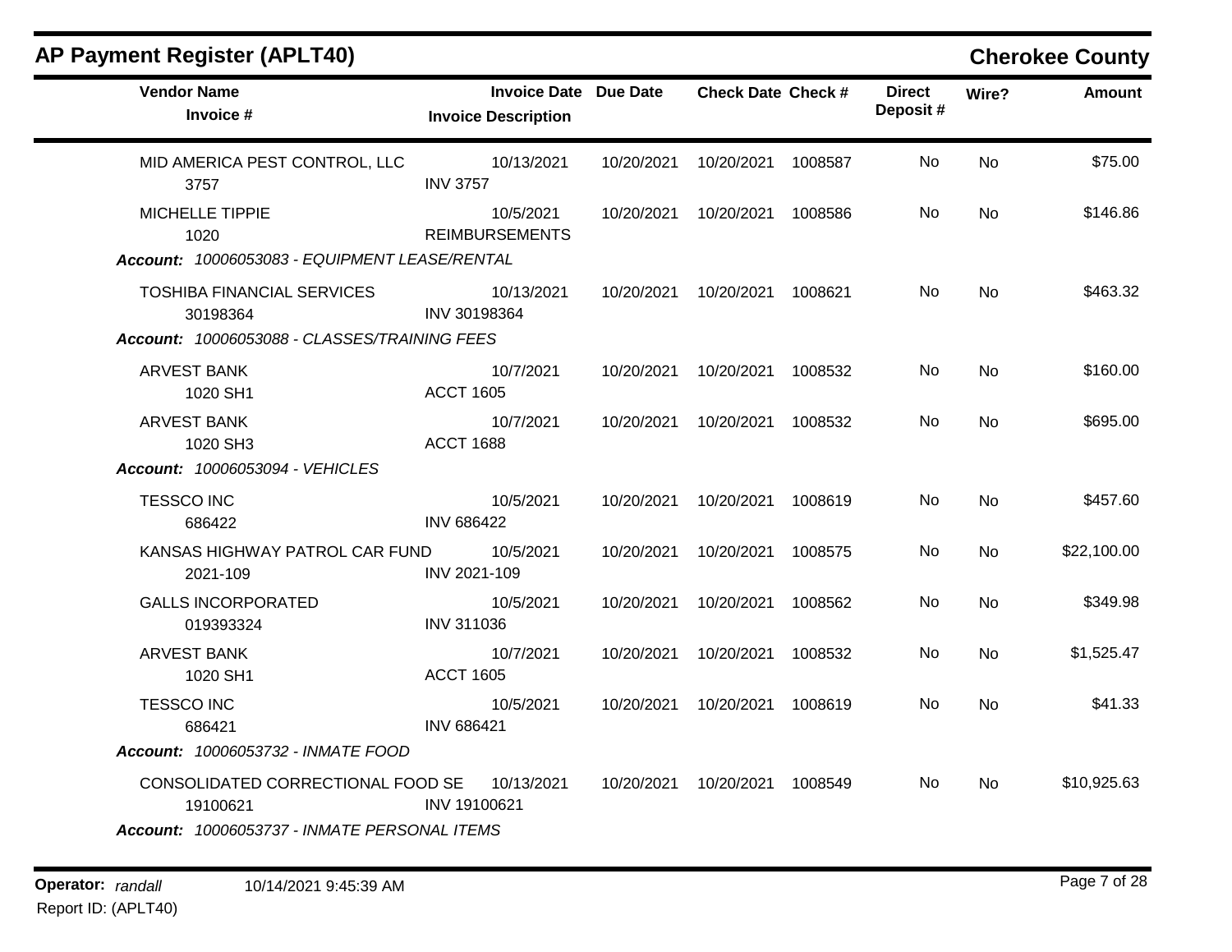| <b>Vendor Name</b><br>Invoice #                                         | <b>Invoice Description</b>                     | <b>Invoice Date Due Date</b> | <b>Check Date Check #</b>       |         | <b>Direct</b><br>Deposit# | Wire?     | <b>Amount</b> |
|-------------------------------------------------------------------------|------------------------------------------------|------------------------------|---------------------------------|---------|---------------------------|-----------|---------------|
| <b>TURNKEY CORRECTIONS</b><br>324                                       | 10/13/2021<br><b>INV 324</b>                   |                              | 10/20/2021  10/20/2021  1008623 |         | No                        | <b>No</b> | \$1,782.04    |
| <b>TURNKEY CORRECTIONS</b><br>323                                       | 10/13/2021<br><b>INV 323</b>                   | 10/20/2021                   | 10/20/2021                      | 1008623 | No                        | <b>No</b> | \$186.28      |
| <b>MICHELLE TIPPIE</b><br>1020<br>Account: 10006053786 - INMATE MEDICAL | 10/5/2021<br><b>REIMBURSEMENTS</b>             |                              | 10/20/2021  10/20/2021          | 1008586 | No                        | <b>No</b> | \$9.76        |
| ADVANCED CORRECTIONAL HEALTHCARE, 10/13/2021<br>111473                  | <b>INV 111473</b>                              |                              | 10/20/2021  10/20/2021  1008530 |         | No                        | <b>No</b> | \$202.40      |
| <b>MERCY COLUMBUS</b><br>1020 SH10                                      | 10/13/2021<br>CONT 221-432525-00/NEGOT RATE    |                              | 10/20/2021  10/20/2021  1008584 |         | No.                       | <b>No</b> | \$163.25      |
| <b>MERCY COLUMBUS</b><br>1020 SH1                                       | 10/13/2021<br>CONT 221-429340-00/NEGOTRATE     | 10/20/2021                   | 10/20/2021                      | 1008584 | No                        | <b>No</b> | \$87.45       |
| SPRING RIVER MH & WELLNESS<br>1020 SH                                   | 10/5/2021<br><b>CASE 7217</b>                  |                              | 10/20/2021  10/20/2021          | 1008608 | No                        | <b>No</b> | \$76.50       |
| <b>MERCY COLUMBUS</b><br>1020 SH                                        | 10/13/2021<br>ACCT H9420000316901              | 10/20/2021                   | 10/20/2021                      | 1008584 | No                        | <b>No</b> | \$90.35       |
| ADVANCED CORRECTIONAL HEALTHCARE, 10/5/2021<br>110897                   | <b>INV 110897</b>                              |                              | 10/20/2021 10/20/2021           | 1008530 | <b>No</b>                 | No        | \$4,866.26    |
| <b>MERCY COLUMBUS</b><br>1020                                           | 10/13/2021<br>CONTROL 221-429336-00/NEGOT RATE |                              | 10/20/2021 10/20/2021           | 1008584 | No                        | <b>No</b> | \$129.43      |
| <b>MERCY COLUMBUS</b><br>1020 SH11                                      | 10/13/2021<br>ACCT H942000030051/NEGOT RATE    |                              | 10/20/2021  10/20/2021          | 1008584 | No                        | No        | \$90.35       |
| PATHOLOGY LAB ASSOCIATES<br>1020                                        | 10/13/2021<br>NEGOTRATE/ACCT PLA230962         | 10/20/2021                   | 10/20/2021                      | 1008595 | No                        | <b>No</b> | \$295.30      |
| <b>EVAN'S HEALTH MART DRUG</b><br>1020                                  | 10/13/2021<br><b>INMATE MEDICINES</b>          |                              | 10/20/2021 10/20/2021           | 1008557 | No                        | <b>No</b> | \$114.90      |
|                                                                         |                                                |                              |                                 |         |                           |           |               |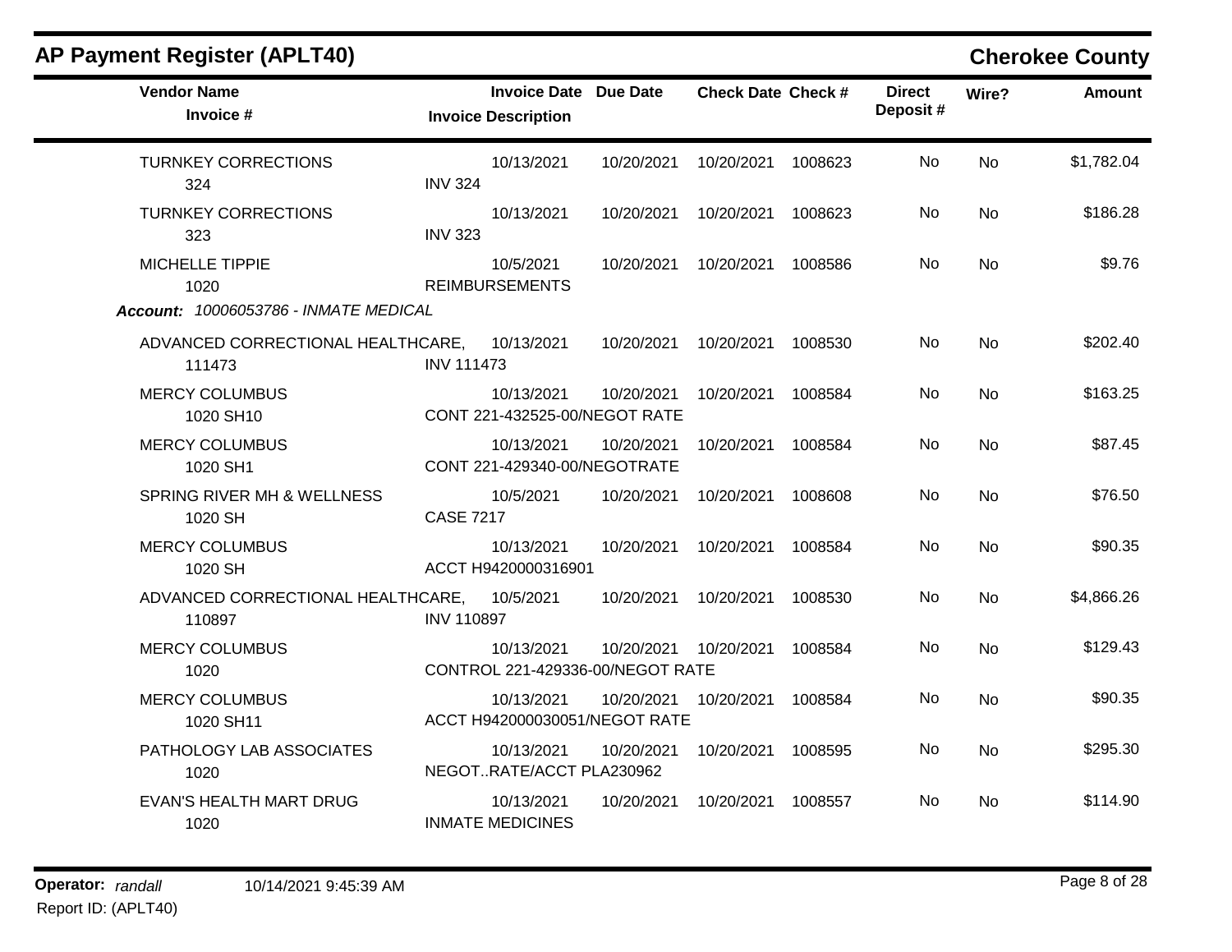| <b>AP Payment Register (APLT40)</b> |                                                            |                           |                           |           | <b>Cherokee County</b> |
|-------------------------------------|------------------------------------------------------------|---------------------------|---------------------------|-----------|------------------------|
| <b>Vendor Name</b><br>Invoice #     | <b>Invoice Date Due Date</b><br><b>Invoice Description</b> | <b>Check Date Check #</b> | <b>Direct</b><br>Deposit# | Wire?     | Amount                 |
| <b>WELLPATH LLC</b><br>0086021      | 10/13/2021<br>10/20/2021<br>INV 0086021                    | 10/20/2021                | No<br>1008624             | <b>No</b> | \$288.00               |
| <b>WELLPATH LLC</b><br>0085405      | 10/13/2021<br>10/20/2021<br><b>INV 0085405</b>             | 10/20/2021                | No<br>1008624             | No        | \$126.00               |
| SPRING RIVER MH & WELLNESS<br>1020  | 10/5/2021<br>10/20/2021<br><b>CASE 7217</b>                | 10/20/2021                | No<br>1008608             | No        | \$120.00               |
| <b>MERCY COLUMBUS</b><br>1020 SH5   | 10/13/2021<br>10/20/2021<br>ACCT H9420000295801/NEGOT RATE | 10/20/2021                | No<br>1008585             | <b>No</b> | \$37.14                |
| <b>MERCY COLUMBUS</b><br>1020 SH3   | 10/13/2021<br>10/20/2021<br>CONT 221-429347-00/NEGOT RATE  | 10/20/2021                | No<br>1008585             | No        | \$45.45                |
| <b>MERCY COLUMBUS</b><br>1020 SH20  | 10/13/2021<br>10/20/2021<br>ACCT H9420000239200            | 10/20/2021                | No<br>1008585             | No        | \$105.36               |
| <b>MERCY COLUMBUS</b><br>1020 SH2   | 10/13/2021<br>10/20/2021<br>ACCT H9420000318401/NEGOT RATE | 10/20/2021                | No<br>1008584             | No        | \$90.35                |
| <b>MERCY COLUMBUS</b><br>1020 SH19  | 10/13/2021<br>10/20/2021<br>ACCT H9420000239201/NEGOT RATE | 10/20/2021                | No<br>1008584             | <b>No</b> | \$37.14                |
| <b>MERCY COLUMBUS</b><br>1020 SH18  | 10/13/2021<br>10/20/2021<br>CONT 221-382846-00             | 10/20/2021                | No<br>1008584             | <b>No</b> | \$48.45                |
| <b>MERCY COLUMBUS</b><br>1020 SH17  | 10/13/2021<br>10/20/2021<br>ACCT H9420000252001            | 10/20/2021                | No<br>1008584             | <b>No</b> | \$37.14                |
| <b>MERCY COLUMBUS</b><br>1020 SH9   | 10/13/2021<br>10/20/2021<br>ACCT H9420000313501/NEGOT RATE | 10/20/2021                | No<br>1008585             | No        | \$90.35                |
| <b>ARVEST BANK</b><br>1020 SH4      | 10/7/2021<br>10/20/2021<br><b>ACCT 1696</b>                | 10/20/2021                | No<br>1008532             | No        | \$10.49                |
| <b>MERCY COLUMBUS</b><br>1020 SH15  | 10/13/2021<br>10/20/2021<br>ACCT H9420000252701            | 10/20/2021                | No<br>1008584             | No        | \$90.35                |
| <b>MERCY COLUMBUS</b><br>1020 SH14  | 10/13/2021<br>10/20/2021<br>CONT 221-382885-00/NEGOT RATE  | 10/20/2021                | No<br>1008584             | No        | \$69.88                |

**Operator:** randall 10/14/2021 9:45:39 AM *Page 9 of 28 Page 9 of 28* 

Report ID: (APLT40)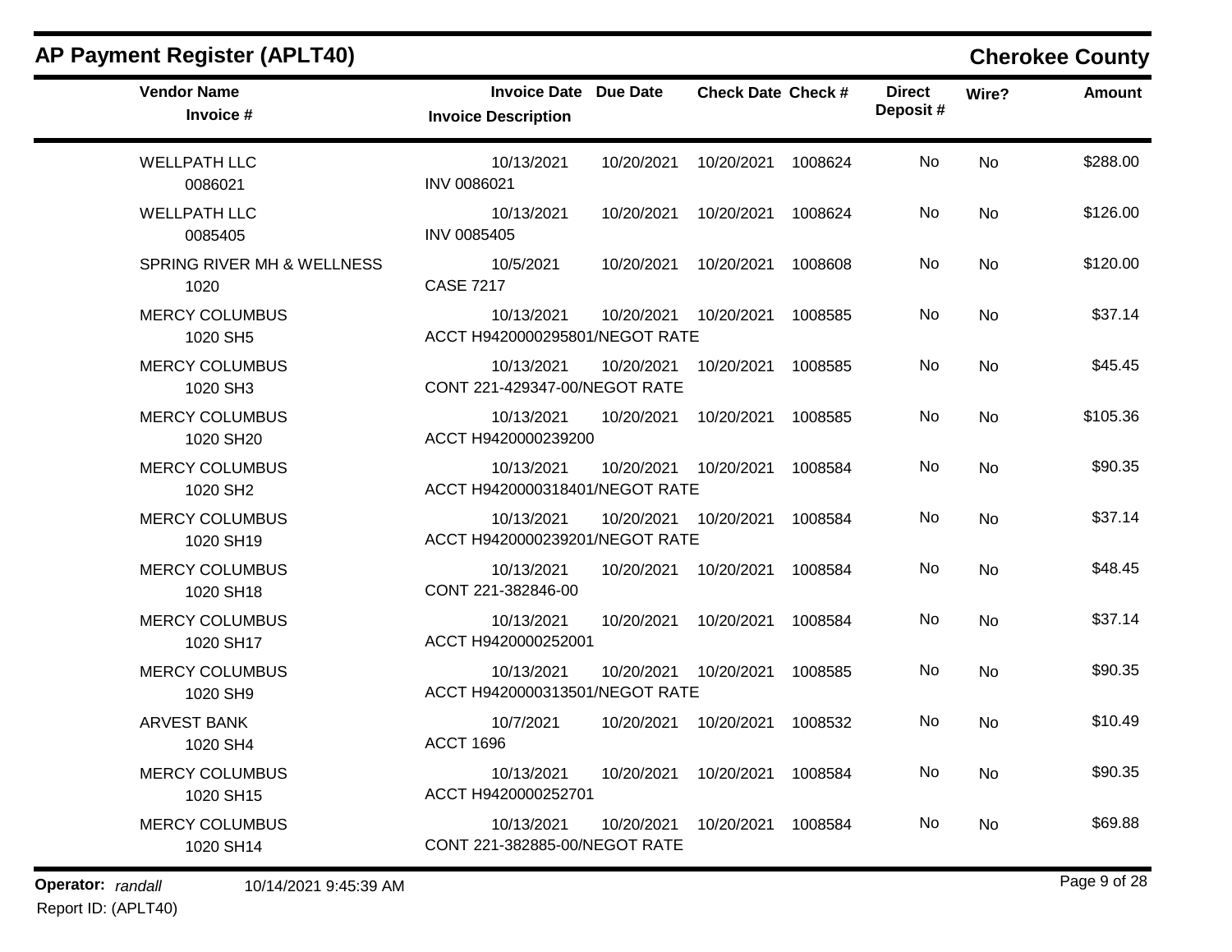| <b>AP Payment Register (APLT40)</b>                                             |                                                   |            |                           |         |                           |           | <b>Cherokee County</b> |
|---------------------------------------------------------------------------------|---------------------------------------------------|------------|---------------------------|---------|---------------------------|-----------|------------------------|
| <b>Vendor Name</b><br>Invoice #                                                 | <b>Invoice Date</b><br><b>Invoice Description</b> | Due Date   | <b>Check Date Check #</b> |         | <b>Direct</b><br>Deposit# | Wire?     | <b>Amount</b>          |
| <b>MERCY COLUMBUS</b><br>1020 SH6                                               | 10/13/2021<br>CONT 221-432493-00                  | 10/20/2021 | 10/20/2021                | 1008585 | No.                       | <b>No</b> | \$165.45               |
| <b>MERCY COLUMBUS</b><br>1020 SH13                                              | 10/13/2021<br>ACCT H9420000270201                 | 10/20/2021 | 10/20/2021                | 1008584 | <b>No</b>                 | <b>No</b> | \$37.14                |
| <b>MERCY COLUMBUS</b><br>1020 SH12                                              | 10/13/2021<br>CONT 221-432987-00                  | 10/20/2021 | 10/20/2021                | 1008584 | No                        | <b>No</b> | \$131.76               |
| <b>MERCY COLUMBUS</b><br>1020 SH7                                               | 10/13/2021<br>ACCT H9420000308801/NEGOT RATE      | 10/20/2021 | 10/20/2021                | 1008585 | No                        | <b>No</b> | \$37.14                |
| <b>MERCY COLUMBUS</b><br>1020 SH4                                               | 10/13/2021<br>ACCT H9420000318501/NEGOT RATE      | 10/20/2021 | 10/20/2021                | 1008585 | No                        | <b>No</b> | \$37.14                |
| <b>MERCY COLUMBUS</b><br>1020 SH8                                               | 10/13/2021<br>CONT 221-432507-00.NEGOT RATE       | 10/20/2021 | 10/20/2021                | 1008585 | <b>No</b>                 | <b>No</b> | \$83.90                |
| <b>MERCY COLUMBUS</b><br>1020 SH16                                              | 10/13/2021<br>CONT 221-382853-00                  | 10/20/2021 | 10/20/2021                | 1008584 | No                        | No        | \$149.76               |
| DIRECT BENEFIT SOLUTIONS<br>2021-152                                            | 10/13/2021<br>INV 2021-152                        | 10/20/2021 | 10/20/2021                | 1008553 | No.                       | No        | \$1,072.92             |
| <b>GARCIA CLINICAL LABORATORY</b><br>58640                                      | 10/5/2021<br><b>INV 58640</b>                     | 10/20/2021 | 10/20/2021                | 1008563 | <b>No</b>                 | <b>No</b> | \$75.00                |
| <b>Subtotal for Department: 060:</b>                                            |                                                   |            |                           |         |                           |           |                        |
| 070<br><b>DISTRICT COURT</b><br>Dept:                                           |                                                   |            |                           |         |                           |           | \$65,395.37            |
| Account: 10007053021 - PRINTING/OFFICE SUPPLIES                                 |                                                   |            |                           |         |                           |           |                        |
| HD SUPPLY FACILITIES MAINTENANCE, LTD<br>1020                                   | 10/12/2021<br><b>CUSTOMER 16307153</b>            | 10/20/2021 | 10/20/2021                | 1008565 | No                        | <b>No</b> | \$165.28               |
| ETTINGER'S OFFICE SUPPLY<br>5418960<br>Account: 10007053028 - COMPUTER SUPPLIES | 10/12/2021<br><b>INV 5418960</b>                  | 10/20/2021 | 10/20/2021                | 1008556 | No                        | <b>No</b> | \$199.27               |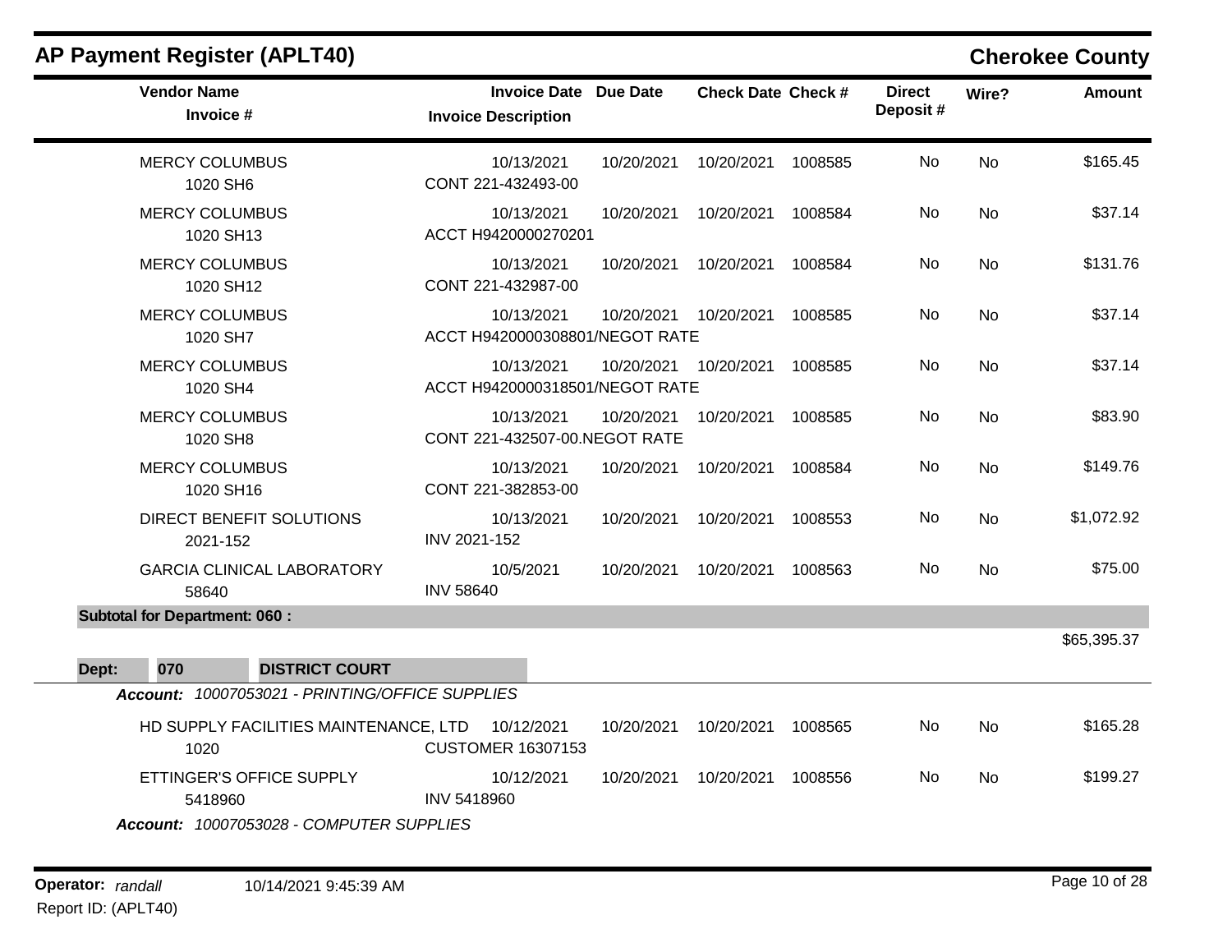| <b>AP Payment Register (APLT40)</b>                                      |                   |                                                   |                 |                           |         |                           |       | <b>Cherokee County</b> |
|--------------------------------------------------------------------------|-------------------|---------------------------------------------------|-----------------|---------------------------|---------|---------------------------|-------|------------------------|
| <b>Vendor Name</b><br>Invoice #                                          |                   | <b>Invoice Date</b><br><b>Invoice Description</b> | <b>Due Date</b> | <b>Check Date Check #</b> |         | <b>Direct</b><br>Deposit# | Wire? | <b>Amount</b>          |
| ADVANTAGE COMPUTER ENTERPRISES IN<br>81275                               | <b>INV 81275</b>  | 10/12/2021                                        | 10/20/2021      | 10/20/2021                | 1008531 | No                        | No    | \$37.50                |
| ADVANTAGE COMPUTER ENTERPRISES IN<br>81273                               | <b>INV 81273</b>  | 10/12/2021                                        | 10/20/2021      | 10/20/2021                | 1008531 | No                        | No    | \$37.50                |
| Account: 10007053073 - TRANSPORTATION                                    |                   |                                                   |                 |                           |         |                           |       |                        |
| NICOLE LYNETTE ALLISON<br>1020                                           |                   | 10/12/2021<br><b>TRAVEL EXPENSE</b>               | 10/20/2021      | 10/20/2021                | 1008593 | No                        | No    | \$140.00               |
| <b>TAMMIE CARLSON-OAS</b><br>1020                                        |                   | 10/12/2021<br><b>TRAVEL EXPENSE</b>               | 10/20/2021      | 10/20/2021                | 1008612 | No                        | No    | \$163.13               |
| Account: 10007053074 - TELEPHONE BILLS                                   |                   |                                                   |                 |                           |         |                           |       |                        |
| COLUMBUS TELEPHONE COMPANY<br>1020                                       | ACCT 757          | 9/30/2021                                         | 10/20/2021      | 10/20/2021                | 1008547 | No                        | No    | \$617.73               |
| Account: 10007053083 - EQUIPMENT LEASE/RENTAL                            |                   |                                                   |                 |                           |         |                           |       |                        |
| <b>CULLIGAN OF JOPLIN</b><br>198982                                      | <b>INV 198982</b> | 10/12/2021                                        | 10/20/2021      | 10/20/2021                | 1008551 | No                        | No    | \$24.80                |
| <b>CULLIGAN OF JOPLIN</b><br>198528                                      | <b>INV 198528</b> | 10/12/2021                                        | 10/20/2021      | 10/20/2021                | 1008551 | No                        | No    | \$19.50                |
| Account: 10007053089 - OTHER CONTRACTUAL                                 |                   |                                                   |                 |                           |         |                           |       |                        |
| <b>TERRY CIZERLE</b><br>1020                                             |                   | 10/12/2021<br><b>REIMB EXPENSE</b>                | 10/20/2021      | 10/20/2021                | 1008618 | No                        | No    | \$224.64               |
| <b>Subtotal for Department: 070:</b>                                     |                   |                                                   |                 |                           |         |                           |       |                        |
|                                                                          |                   |                                                   |                 |                           |         |                           |       | \$1,629.35             |
| <b>Dept: 080</b><br><b>COURTHOUSE</b>                                    |                   |                                                   |                 |                           |         |                           |       |                        |
| Account: 10008053030 - GASOLINE                                          |                   |                                                   |                 |                           |         |                           |       |                        |
| <b>ARVEST BANK</b><br>1020<br>Account: 10008053040 - JANITORIAL SUPPLIES | <b>ACCT 2488</b>  | 10/5/2021                                         | 10/20/2021      | 10/20/2021                | 1008532 | No                        | No    | \$14.00                |
|                                                                          |                   |                                                   |                 |                           |         |                           |       |                        |
| Operator: randall<br>10/14/2021 9:45:39 AM                               |                   |                                                   |                 |                           |         |                           |       | Page 11 of 28          |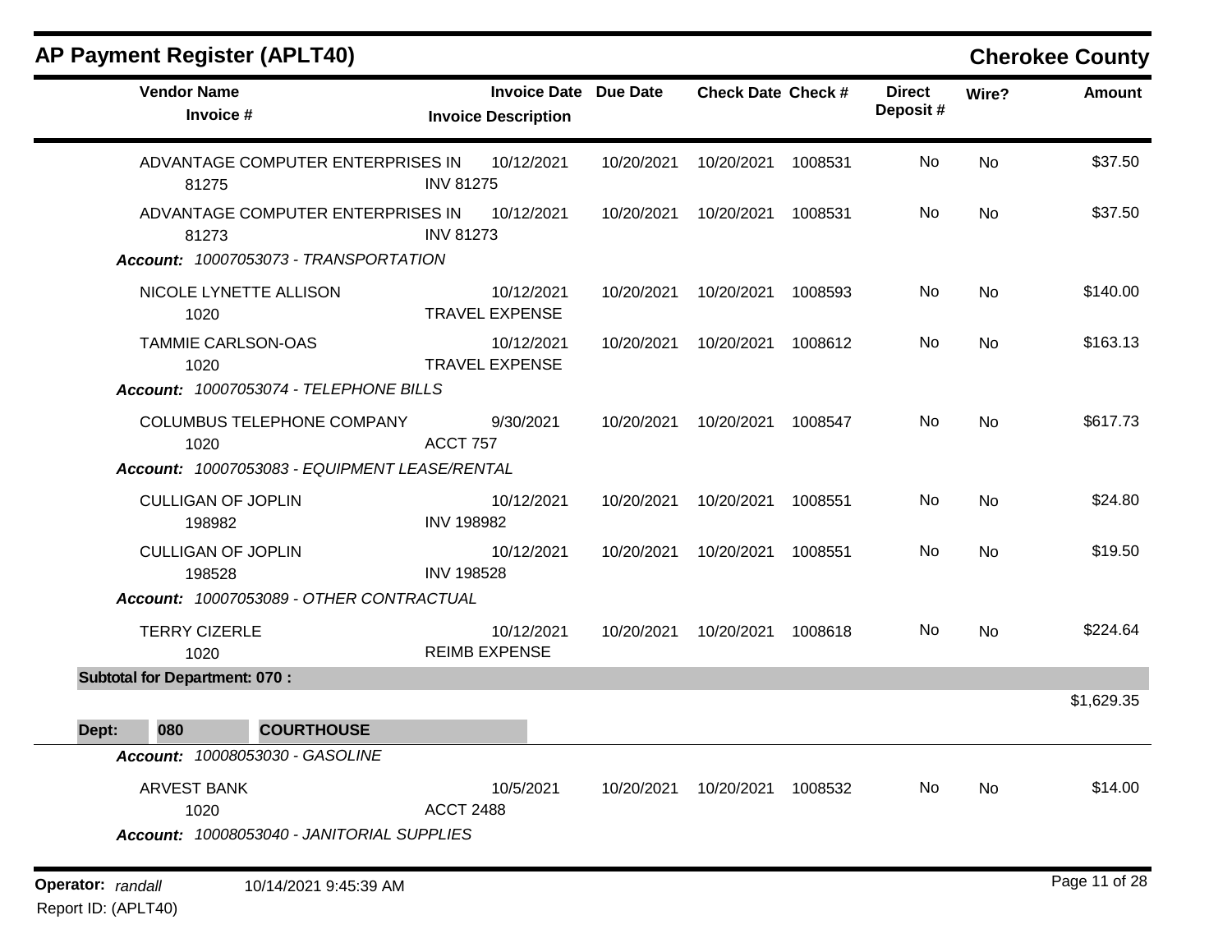| <b>Vendor Name</b><br>Invoice #                     | Invoice Date Due Date<br><b>Invoice Description</b> | <b>Check Date Check #</b>       |         | <b>Direct</b><br>Deposit # | Wire?     | <b>Amount</b> |
|-----------------------------------------------------|-----------------------------------------------------|---------------------------------|---------|----------------------------|-----------|---------------|
| ETTINGER'S OFFICE SUPPLY<br>5419270                 | 9/30/2021<br>INV 5419270                            | 10/20/2021  10/20/2021  1008556 |         | No.                        | <b>No</b> | \$220.35      |
| TRUE VALUE COLUMBUS<br>A451419                      | 10/13/2021<br><b>TRANS A451419</b>                  | 10/20/2021  10/20/2021  1008622 |         | No                         | <b>No</b> | \$50.96       |
| CINTAS #459<br>4097230823                           | 9/30/2021<br>INV 4097230823                         | 10/20/2021  10/20/2021          | 1008542 | No                         | No        | \$59.19       |
| <b>CINTAS #459</b><br>4097913228                    | 10/7/2021<br>INV 4097913228                         | 10/20/2021  10/20/2021  1008542 |         | No.                        | <b>No</b> | \$59.19       |
| Account: 10008053042 - BREAKROOM SUPPLIES           |                                                     |                                 |         |                            |           |               |
| <b>CULLIGAN OF JOPLIN</b><br>199008                 | 10/7/2021<br><b>INV 199008</b>                      | 10/20/2021  10/20/2021  1008551 |         | No.                        | No        | \$13.40       |
| <b>CULLIGAN OF JOPLIN</b><br>198732                 | 10/4/2021<br><b>INV 198732</b>                      | 10/20/2021  10/20/2021  1008551 |         | No                         | No        | \$6.50        |
| Account: 10008053072 - GAS, ELECTRIC, WATER         |                                                     |                                 |         |                            |           |               |
| KANSAS GAS SERVICE<br>1020 CH                       | 10/7/2021<br>ACCT 510241094 1188724 27              | 10/20/2021  10/20/2021  1008574 |         | No.                        | <b>No</b> | \$83.80       |
| Account: 10008053074 - UTILITIES/TELEPHONE BILLS    |                                                     |                                 |         |                            |           |               |
| COLUMBUS TELEPHONE COMPANY 9/30/2021<br>1020        | <b>ACCT 757</b>                                     | 10/20/2021  10/20/2021  1008547 |         | No.                        | No        | \$944.73      |
| Account: 10008053080 - MAINTENANCE/BLDGS & GROUNDS  |                                                     |                                 |         |                            |           |               |
| <b>B.E.S.T. PLUMBING &amp; HEATING INC.</b><br>1042 | 9/30/2021<br><b>INV 1042</b>                        | 10/20/2021  10/20/2021  1008535 |         | No.                        | <b>No</b> | \$100.14      |
| <b>QUALITY PEST CONTROL INC</b><br>1020             | 10/7/2021<br><b>MONTHLY SPRAY</b>                   | 10/20/2021  10/20/2021  1008601 |         | No                         | No        | \$50.00       |
| <b>Subtotal for Department: 080:</b>                |                                                     |                                 |         |                            |           |               |
|                                                     |                                                     |                                 |         |                            |           | \$1,602.26    |
| 090<br><b>EMERGENCY PREPAREDNESS</b><br>Dept:       |                                                     |                                 |         |                            |           |               |

**Operator:** randall 10/14/2021 9:45:39 AM *Page 12 of 28 Page 12 of 28* Report ID: (APLT40)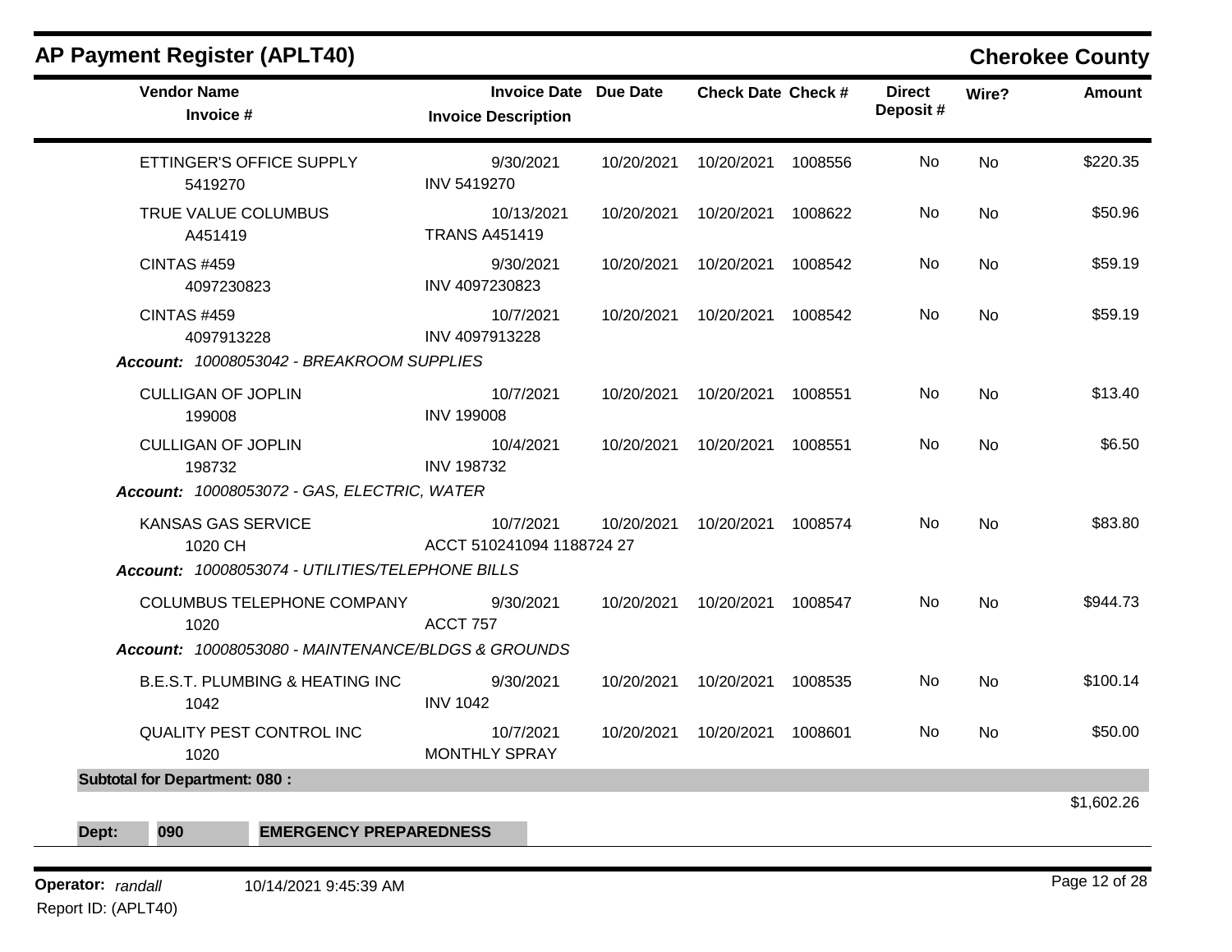| <b>AP Payment Register (APLT40)</b>                                           |                                                            |            |                           |         |                           |           | <b>Cherokee County</b> |
|-------------------------------------------------------------------------------|------------------------------------------------------------|------------|---------------------------|---------|---------------------------|-----------|------------------------|
| <b>Vendor Name</b><br>Invoice #                                               | <b>Invoice Date Due Date</b><br><b>Invoice Description</b> |            | <b>Check Date Check #</b> |         | <b>Direct</b><br>Deposit# | Wire?     | <b>Amount</b>          |
| Account: 10009053072 - GAS, ELECTRIC, WATER                                   |                                                            |            |                           |         |                           |           |                        |
| HEARTLAND ELECTRIC COOPERATIVE INC<br>1020                                    | 10/4/2021<br>ACCT 50891200                                 | 10/20/2021 | 10/20/2021                | 1008566 | No                        | No        | \$50.00                |
| <b>EVERGY</b><br>1020                                                         | 10/7/2021<br>ACCT 2457329745                               | 10/20/2021 | 10/20/2021                | 1008558 | No                        | No        | \$33.75                |
| Account: 10009053074 - TELEPHONE BILLS<br>COLUMBUS TELEPHONE COMPANY<br>1020  | 9/30/2021<br><b>ACCT 757</b>                               | 10/20/2021 | 10/20/2021                | 1008547 | No                        | No        | \$90.21                |
| COLUMBUS TELEPHONE COMPANY<br>1020                                            | 9/30/2021<br><b>ACCT 757</b>                               | 10/20/2021 | 10/20/2021                | 1008547 | No                        | <b>No</b> | \$91.94                |
| <b>Subtotal for Department: 090:</b><br>095<br><b>HUMAN RESOURCE</b><br>Dept: |                                                            |            |                           |         |                           |           | \$265.90               |
| Account: 10009553074 - TELEPHONE BILLS                                        |                                                            |            |                           |         |                           |           |                        |
| COLUMBUS TELEPHONE COMPANY<br>1020                                            | 9/30/2021<br><b>ACCT 757</b>                               | 10/20/2021 | 10/20/2021                | 1008547 | No                        | No        | \$84.49                |
| <b>Subtotal for Department: 095:</b>                                          |                                                            |            |                           |         |                           |           |                        |
| 150<br>Dept:<br><b>COMPUTER PROGRAMMING</b>                                   |                                                            |            |                           |         |                           |           | \$84.49                |
| Account: 10015053074 - TELEPHONE BILLS                                        |                                                            |            |                           |         |                           |           |                        |
| COLUMBUS TELEPHONE COMPANY<br>1020                                            | 9/30/2021<br><b>ACCT 757</b>                               | 10/20/2021 | 10/20/2021                | 1008547 | No.                       | No        | \$215.00               |
| Account: 10015053089 - OTHER CONTRACTUAL                                      |                                                            |            |                           |         |                           |           |                        |
| NEX-TECH<br>1020                                                              | 10/5/2021<br>ACCT 403167                                   | 10/20/2021 | 10/20/2021 1008592        |         | No                        | No        | \$2.50                 |
| <b>STRONGHOLD DATA</b><br>36775                                               | 10/4/2021<br><b>INV 36775</b>                              | 10/20/2021 | 10/20/2021 1008609        |         | No                        | No        | \$5,558.50             |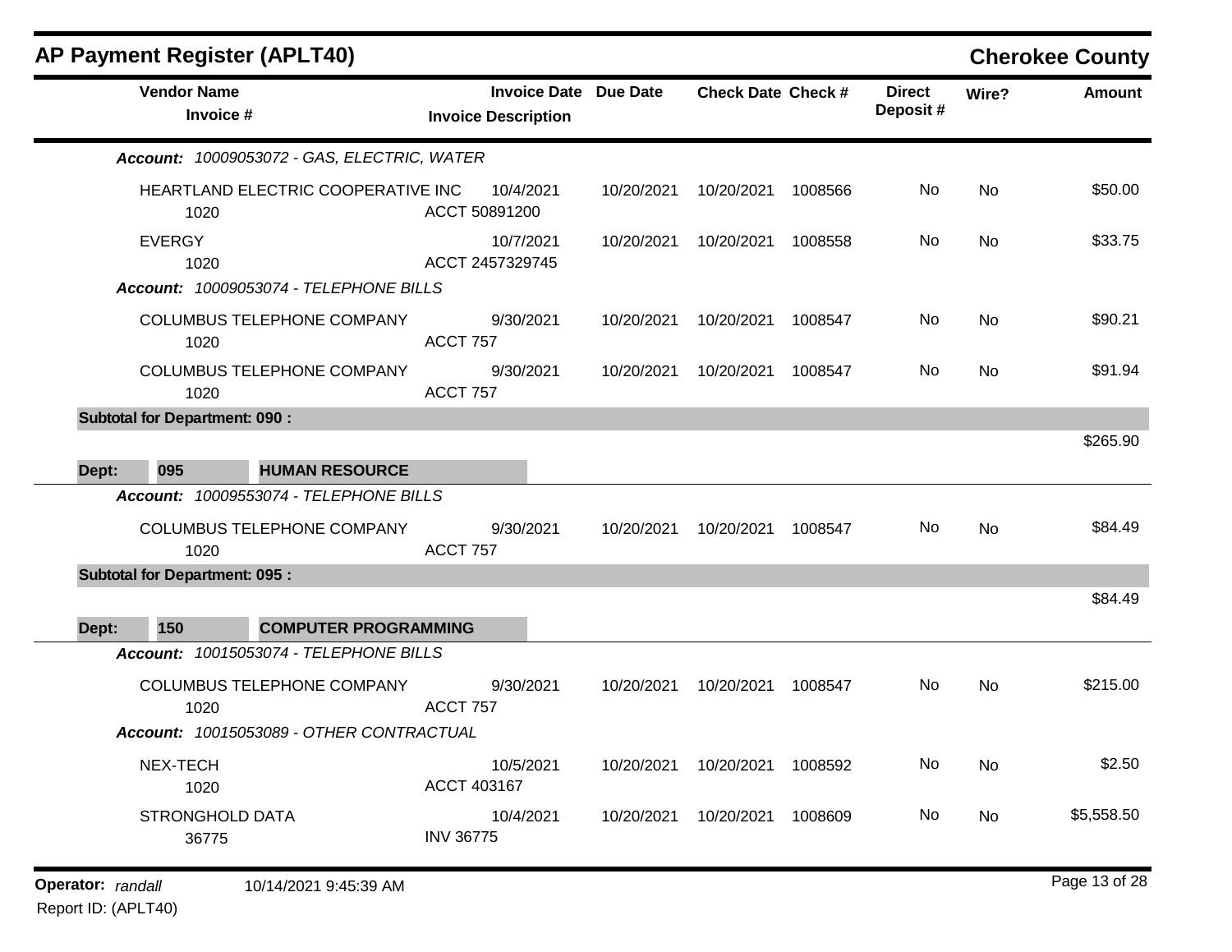|              | <b>AP Payment Register (APLT40)</b>                                            |                                                            |            |                           |         |                           |           | <b>Cherokee County</b> |
|--------------|--------------------------------------------------------------------------------|------------------------------------------------------------|------------|---------------------------|---------|---------------------------|-----------|------------------------|
|              | <b>Vendor Name</b><br>Invoice #                                                | <b>Invoice Date Due Date</b><br><b>Invoice Description</b> |            | <b>Check Date Check #</b> |         | <b>Direct</b><br>Deposit# | Wire?     | <b>Amount</b>          |
|              | <b>Subtotal for Department: 150:</b>                                           |                                                            |            |                           |         |                           |           |                        |
| 500<br>Dept: | <b>SOLID WASTE RECYCLING</b>                                                   |                                                            |            |                           |         |                           |           | \$5,776.00             |
|              | Account: 10050053502 - SOLID WASTE EXPENSES                                    |                                                            |            |                           |         |                           |           |                        |
|              | SOUTHEAST KANSAS RECYCLING, INC<br>09302021M                                   | 10/4/2021<br>INV 09302021M                                 | 10/20/2021 | 10/20/2021                | 1008606 | No                        | <b>No</b> | \$1,278.00             |
|              | <b>Subtotal for Department: 500:</b>                                           |                                                            |            |                           |         |                           |           |                        |
|              |                                                                                |                                                            |            |                           |         |                           |           | \$1,278.00             |
|              | <b>Subtotal for Fund: 100:</b>                                                 |                                                            |            |                           |         |                           |           |                        |
|              |                                                                                |                                                            |            |                           |         |                           |           | \$78,866.97            |
| 110<br>Fund: | <b>ROAD AND BRIDGE</b>                                                         |                                                            |            |                           |         |                           |           |                        |
| Dept:<br>000 | <b>NON-DEPARTMENTAL</b>                                                        |                                                            |            |                           |         |                           |           |                        |
|              | Account: 11000053021 - PRINTING/OFFICE SUPPLIES                                |                                                            |            |                           |         |                           |           |                        |
|              | <b>ARVEST BANK</b><br>1020 HWY                                                 | 10/7/2021<br><b>ACCT 1837</b>                              | 10/20/2021 | 10/20/2021                | 1008532 | No.                       | <b>No</b> | \$172.92               |
|              | Account: 11000053032 - OIL/GREASE                                              |                                                            |            |                           |         |                           |           |                        |
|              | FROST OIL COMPANY<br>0256971                                                   | 10/4/2021<br>INV 0256971                                   | 10/20/2021 | 10/20/2021                | 1008561 | No.                       | No        | \$879.27               |
|              | Account: 11000053034 - ASPHALT                                                 |                                                            |            |                           |         |                           |           |                        |
|              | BLEVINS ASPHALT CONSTRUCTION CO INC<br>6245                                    | 10/7/2021<br><b>INV 6245</b>                               | 10/20/2021 | 10/20/2021                | 1008537 | No                        | <b>No</b> | \$179.33               |
|              | <b>Account: 11000053035 - ROCK</b>                                             |                                                            |            |                           |         |                           |           |                        |
|              | <b>MIDWEST MINERALS</b><br>533998<br>Account: 11000053042 - BREAKROOM SUPPLIES | 10/7/2021<br><b>INV 533998</b>                             | 10/20/2021 | 10/20/2021                | 1008588 | No                        | <b>No</b> | \$80.41                |
|              |                                                                                |                                                            |            |                           |         |                           |           |                        |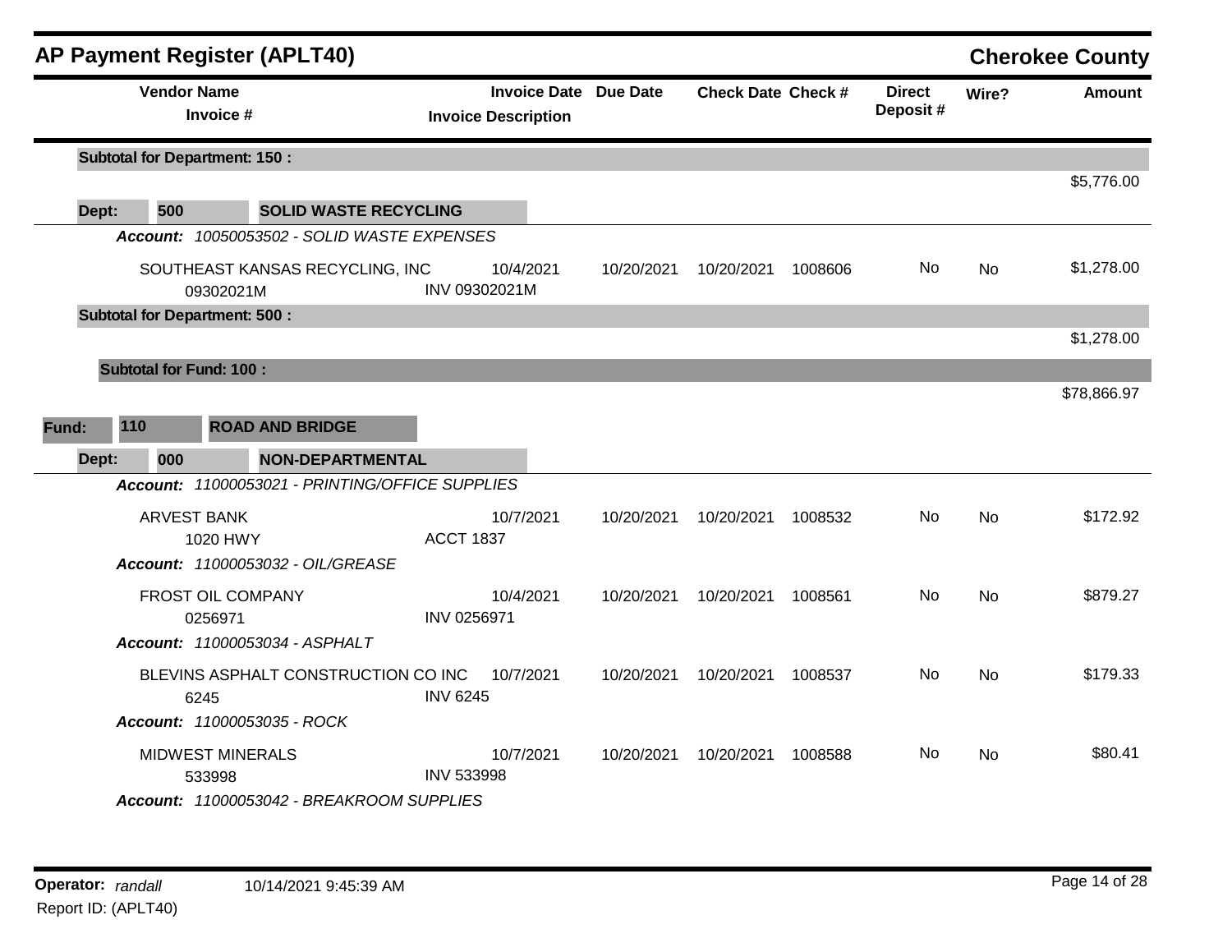| <b>AP Payment Register (APLT40)</b>              |                                                            |            |                           |         |                           |           | <b>Cherokee County</b> |
|--------------------------------------------------|------------------------------------------------------------|------------|---------------------------|---------|---------------------------|-----------|------------------------|
| <b>Vendor Name</b><br>Invoice #                  | <b>Invoice Date Due Date</b><br><b>Invoice Description</b> |            | <b>Check Date Check #</b> |         | <b>Direct</b><br>Deposit# | Wire?     | <b>Amount</b>          |
| <b>ARVEST BANK</b><br>1020 HWY                   | 10/7/2021<br><b>ACCT 1837</b>                              | 10/20/2021 | 10/20/2021                | 1008532 | No                        | <b>No</b> | \$419.60               |
| <b>DOLLAR GENERAL</b><br>1020                    | 10/7/2021<br>INV 1001107248                                |            | 10/20/2021 10/20/2021     | 1008554 | No                        | <b>No</b> | \$40.25                |
| Account: 11000053074 - UTILITIES/TELEPHONE BILLS |                                                            |            |                           |         |                           |           |                        |
| <b>CITY OF COLUMBUS</b><br>1020 HWY              | 10/7/2021<br>ACCT 08-88010-00                              |            | 10/20/2021 10/20/2021     | 1008544 | No                        | <b>No</b> | \$120.00               |
| <b>KANSAS GAS SERVICE</b><br>1020 HWY 1          | 10/4/2021<br>ACCT 510738202 1555270 00                     | 10/20/2021 | 10/20/2021                | 1008574 | No                        | <b>No</b> | \$69.55                |
| <b>COLUMBUS TELEPHONE COMPANY</b><br>1020 HWY    | 10/7/2021<br><b>ACCT 2586</b>                              | 10/20/2021 | 10/20/2021                | 1008547 | No                        | <b>No</b> | \$240.38               |
| <b>KANSAS GAS SERVICE</b><br>1020 HWY            | 10/4/2021<br>ACCT 510148149 1191411 18                     | 10/20/2021 | 10/20/2021                | 1008574 | No                        | <b>No</b> | \$78.77                |
| Account: 11000053075 - DUES/SUBSCRIPTIONS        |                                                            |            |                           |         |                           |           |                        |
| ZACKARY KURTIS GREGORY<br>1020                   | 10/5/2021<br>REIMB/ CDL FEE EXAM                           | 10/20/2021 | 10/20/2021                | 1008625 | No                        | <b>No</b> | \$20.00                |
| KANSAS ASSOCIATION OF COUNTIES<br>069910         | 10/4/2021<br><b>INV 069910</b>                             | 10/20/2021 | 10/20/2021                | 1008573 | No.                       | <b>No</b> | \$180.00               |
| <b>ARVEST BANK</b><br>1020 HWY                   | 10/7/2021<br><b>ACCT 1837</b>                              | 10/20/2021 | 10/20/2021                | 1008532 | No                        | <b>No</b> | \$129.18               |
| Account: 11000053079 - MACHINERY/EQUIPMENT       |                                                            |            |                           |         |                           |           |                        |
| <b>MIDWEST WHEEL</b><br>253335802                | 9/30/2021<br>INV 2533358-02                                |            | 10/20/2021 10/20/2021     | 1008589 | No                        | <b>No</b> | \$227.85               |
| <b>FARMERS COOPERATIVE ASSOCIATION</b><br>311674 | 10/7/2021<br><b>INV 311674</b>                             | 10/20/2021 | 10/20/2021                | 1008559 | No                        | <b>No</b> | \$68.45                |
| <b>MIDWEST WHEEL</b><br>255865100                | 10/12/2021<br>INV 255865100                                |            | 10/20/2021 10/20/2021     | 1008589 | No                        | <b>No</b> | \$67.62                |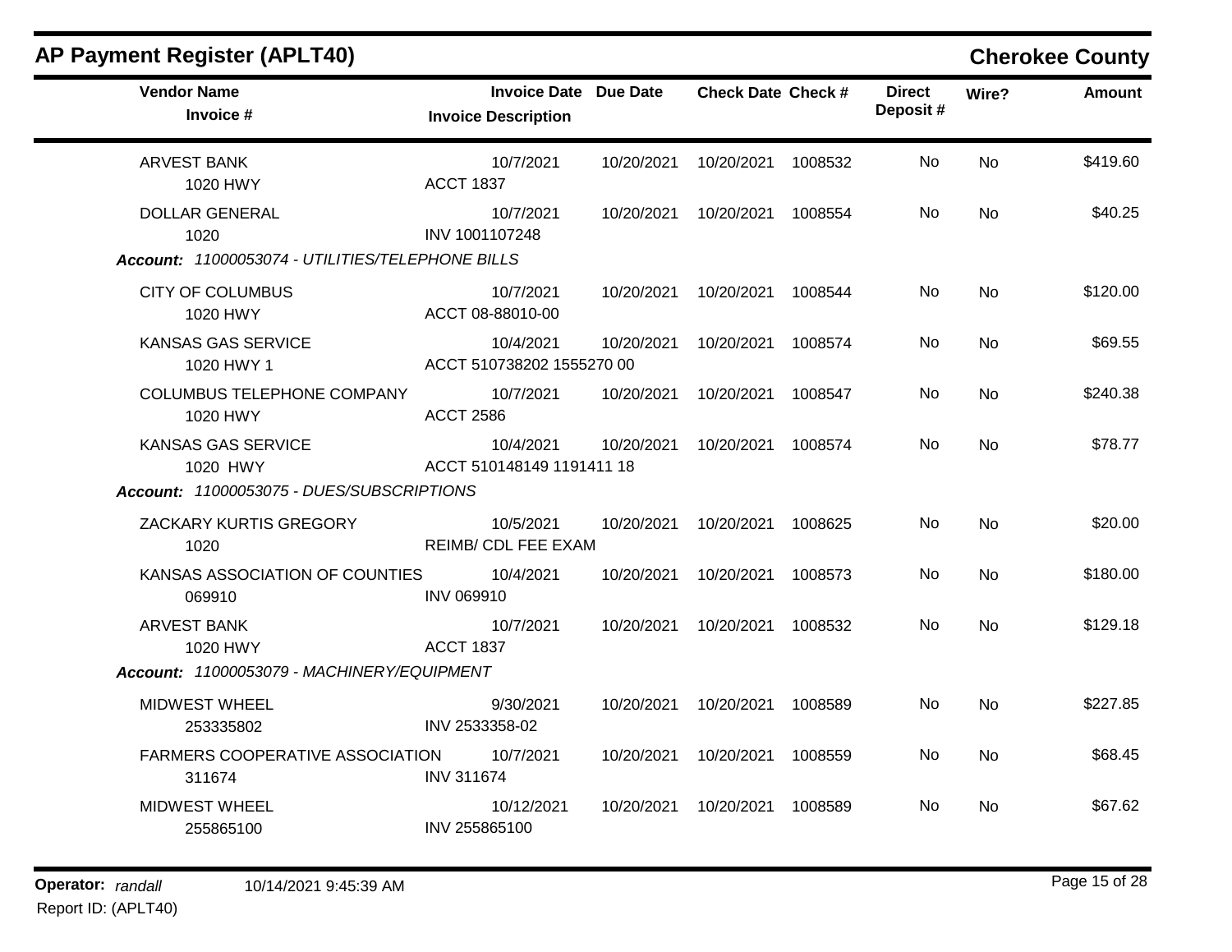| <b>Vendor Name</b><br>Invoice #               | <b>Invoice Date</b> Due Date<br><b>Invoice Description</b> |            | Check Date Check # |         | <b>Direct</b><br>Deposit# | Wire?          | <b>Amount</b> |
|-----------------------------------------------|------------------------------------------------------------|------------|--------------------|---------|---------------------------|----------------|---------------|
| JOHN FABICK TRACTOR CO<br>PIJO0427582         | 10/4/2021<br><b>INV PIJO0427582</b>                        | 10/20/2021 | 10/20/2021 1008571 |         | No                        | <b>No</b>      | \$182.56      |
| <b>JOHN FABICK TRACTOR CO</b><br>PIJO0427670  | 10/4/2021<br><b>INV PIJO0427670</b>                        | 10/20/2021 | 10/20/2021 1008571 |         | No.                       | No             | \$209.44      |
| <b>JOHN FABICK TRACTOR CO</b><br>PIJO0427743  | 10/4/2021<br><b>INV PIJO0427743</b>                        | 10/20/2021 | 10/20/2021         | 1008571 | No.                       | N <sub>o</sub> | \$430.33      |
| <b>MIDWEST WHEEL</b><br>255569300             | 10/7/2021<br>INV 2555693-00                                | 10/20/2021 | 10/20/2021         | 1008589 | No                        | <b>No</b>      | \$69.41       |
| JOHN FABICK TRACTOR CO<br>PIJO0427491         | 10/4/2021<br><b>INV PIJO0427491</b>                        | 10/20/2021 | 10/20/2021 1008571 |         | No                        | <b>No</b>      | \$63.60       |
| JOHN FABICK TRACTOR CO<br>PIJO0427581         | 10/4/2021<br><b>INV PIJO0427581</b>                        | 10/20/2021 | 10/20/2021         | 1008571 | No                        | No             | \$12.25       |
| <b>MIDWEST WHEEL</b><br>254526601             | 9/30/2021<br>INV 25425266-01                               | 10/20/2021 | 10/20/2021         | 1008589 | No.                       | No             | \$25.74       |
| <b>PTG</b><br>813011173                       | 10/7/2021<br>INV 813011173                                 | 10/20/2021 | 10/20/2021         | 1008599 | No                        | No             | \$242.53      |
| <b>MIDWEST WHEEL</b><br>256054601             | 10/12/2021<br>INV 2560546-01                               | 10/20/2021 | 10/20/2021         | 1008589 | No                        | <b>No</b>      | \$94.07       |
| LAMBERT TRACTOR & MACHINERY SALES<br>1020 HWY | 10/12/2021<br>SEAL                                         | 10/20/2021 | 10/20/2021         | 1008580 | No.                       | No             | \$7.15        |
| JAY HATFIELD CHEVROLET<br>29703               | 10/12/2021<br><b>INV 29703</b>                             | 10/20/2021 | 10/20/2021         | 1008569 | No.                       | <b>No</b>      | \$4,599.15    |
| FARMERS COOPERATIVE ASSOCIATION<br>311327     | 10/4/2021<br><b>INV 311327</b>                             | 10/20/2021 | 10/20/2021         | 1008559 | No                        | <b>No</b>      | \$19.05       |
| JOHN FABICK TRACTOR CO<br>PIJO0427744         | 10/4/2021<br><b>INV PIJO0427744</b>                        | 10/20/2021 | 10/20/2021 1008571 |         | No.                       | No             | \$60.99       |
| GENERAL MACHINERY OF PITTSBURG<br>16318       | 9/30/2021<br><b>INV 16318</b>                              | 10/20/2021 | 10/20/2021         | 1008564 | No.                       | No             | \$91.97       |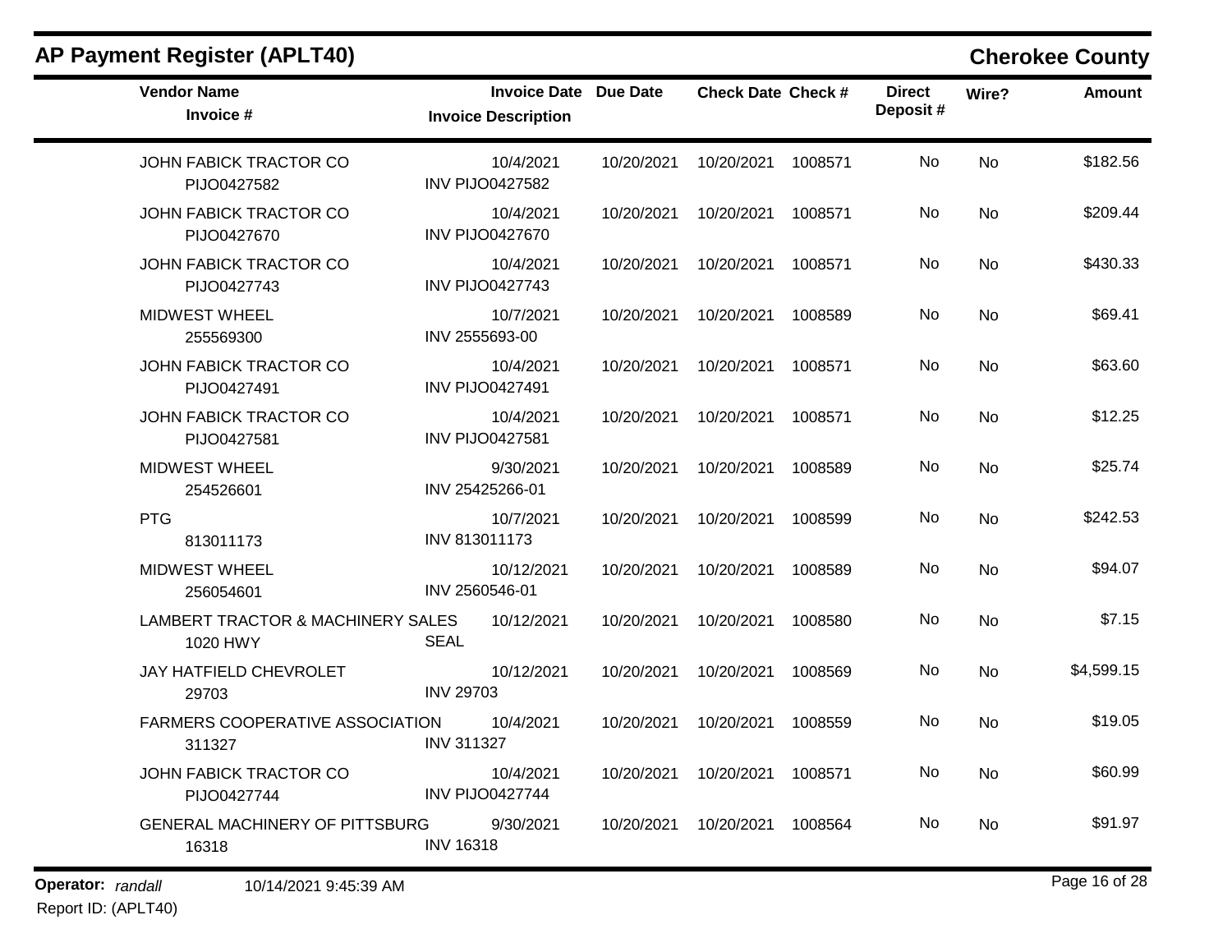| <b>Vendor Name</b><br>Invoice #                | Invoice Date Due Date<br><b>Invoice Description</b> |            | <b>Check Date Check #</b> |         | <b>Direct</b><br>Deposit# | Wire?     | <b>Amount</b> |
|------------------------------------------------|-----------------------------------------------------|------------|---------------------------|---------|---------------------------|-----------|---------------|
| JOHN FABICK TRACTOR CO<br>PIJO0426694          | 10/7/2021<br><b>INV PIJO0426694</b>                 | 10/20/2021 | 10/20/2021                | 1008571 | <b>No</b>                 | <b>No</b> | \$30.06       |
| LAMBERT TRACTOR & MACHINERY SALES<br>1020      | 10/7/2021<br><b>BLADES</b>                          | 10/20/2021 | 10/20/2021                | 1008580 | No.                       | No        | \$355.30      |
| <b>MIDWEST WHEEL</b><br>2545266-02             | 9/30/2021<br>INV 2545266-02                         | 10/20/2021 | 10/20/2021                | 1008589 | No                        | No        | \$25.74       |
| <b>GENERAL MACHINERY OF PITTSBURG</b><br>16217 | 10/4/2021<br><b>INV 16217</b>                       | 10/20/2021 | 10/20/2021                | 1008564 | No                        | <b>No</b> | \$13.49       |
| <b>GENERAL MACHINERY OF PITTSBURG</b><br>16317 | 9/30/2021<br><b>INV 16317</b>                       | 10/20/2021 | 10/20/2021                | 1008564 | No.                       | <b>No</b> | \$25.00       |
| <b>PTG</b><br>813010782                        | 10/4/2021<br>INV 813010782                          | 10/20/2021 | 10/20/2021                | 1008599 | No.                       | No        | \$504.95      |
| <b>MIDWEST WHEEL</b><br>2551970-00             | 10/4/2021<br>INV 2551970-00                         | 10/20/2021 | 10/20/2021                | 1008589 | No                        | <b>No</b> | \$79.04       |
| <b>MIDWEST WHEEL</b><br>256054600              | 10/12/2021<br>INV 256546-00                         | 10/20/2021 | 10/20/2021                | 1008589 | No                        | <b>No</b> | \$167.20      |
| JOHN FABICK TRACTOR CO<br>SIJO0108760          | 9/30/2021<br><b>INV SIJO0108760</b>                 | 10/20/2021 | 10/20/2021                | 1008572 | No.                       | No        | \$495.60      |
| <b>MIDWEST WHEEL</b><br>2552528-00             | 10/4/2021<br>INV 2552528-00                         | 10/20/2021 | 10/20/2021                | 1008589 | No                        | No        | \$225.18      |
| JOHN FABICK TRACTOR CO<br>PIJO0427271          | 9/30/2021<br><b>INV PIJO0427271</b>                 | 10/20/2021 | 10/20/2021                | 1008571 | No                        | <b>No</b> | \$143.96      |
| <b>GENERAL MACHINERY OF PITTSBURG</b><br>16518 | 10/4/2021<br><b>INV 16518</b>                       | 10/20/2021 | 10/20/2021                | 1008564 | No.                       | <b>No</b> | \$45.99       |
| ARVEST BANK<br>1020 HWY                        | 10/7/2021<br><b>ACCT 1837</b>                       | 10/20/2021 | 10/20/2021                | 1008532 | No.                       | No        | \$3,580.08    |
| GENERAL MACHINERY OF PITTSBURG<br>16607        | 10/4/2021<br><b>INV 16607</b>                       | 10/20/2021 | 10/20/2021                | 1008564 | No                        | No        | \$14.35       |

**Operator:** randall 10/14/2021 9:45:39 AM *Page 17 of 28 Page 17 of 28*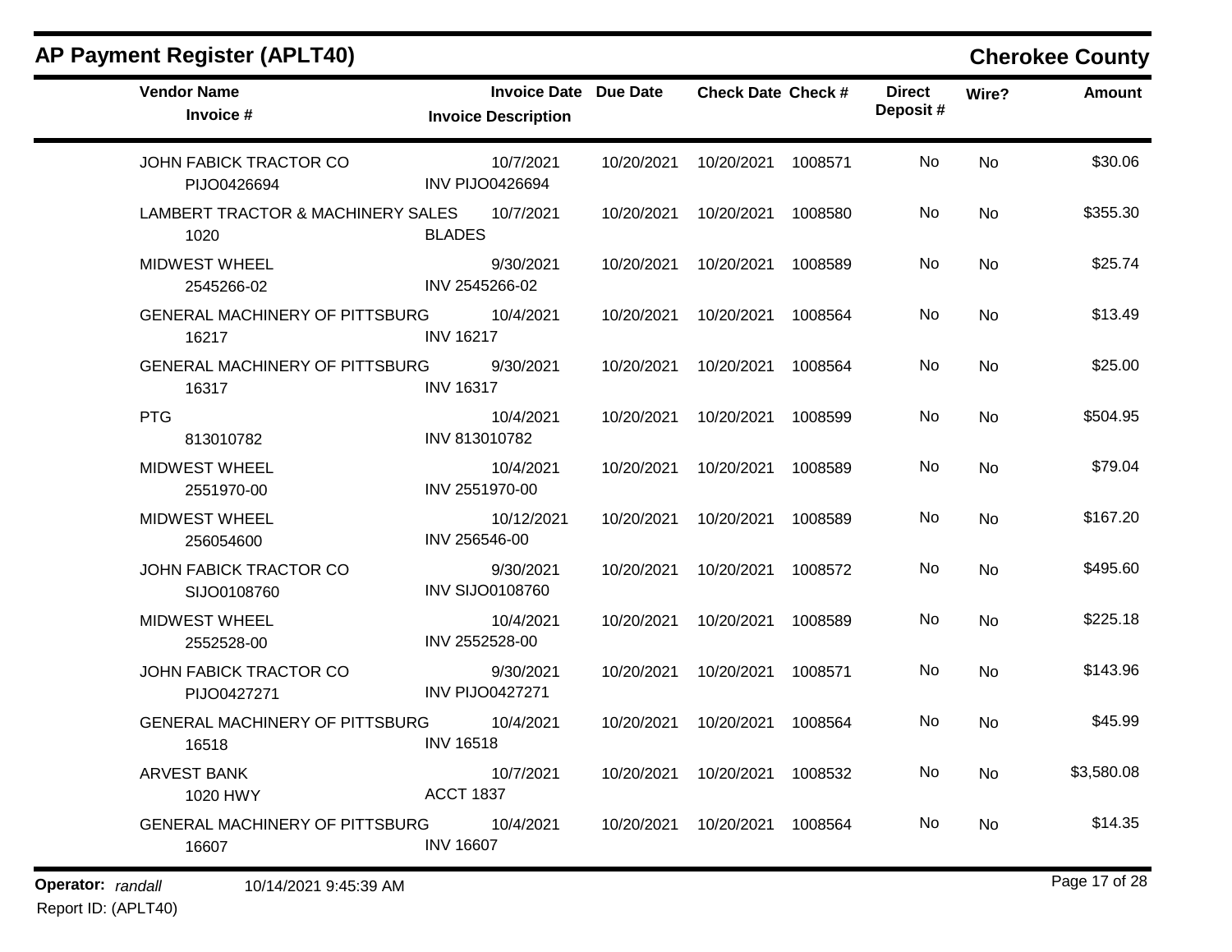| <b>Vendor Name</b><br>Invoice #       | <b>Invoice Date Due Date</b><br><b>Invoice Description</b> |            | <b>Check Date Check #</b> |         | <b>Direct</b><br>Deposit# | Wire?     | <b>Amount</b> |
|---------------------------------------|------------------------------------------------------------|------------|---------------------------|---------|---------------------------|-----------|---------------|
| <b>MIDWEST WHEEL</b><br>2549837-00    | 10/4/2021<br>INV 2549837-00                                | 10/20/2021 | 10/20/2021                | 1008589 | No                        | <b>No</b> | \$152.46      |
| NATALINIS AUTOMOTIVE<br>785164        | 9/30/2021<br><b>INV 785164</b>                             |            | 10/20/2021 10/20/2021     | 1008590 | No                        | <b>No</b> | \$13.35       |
| NATALINIS AUTOMOTIVE<br>785948        | 10/7/2021<br><b>INV 785948</b>                             | 10/20/2021 | 10/20/2021                | 1008590 | No                        | No        | \$215.04      |
| JOHN FABICK TRACTOR CO<br>PIJO0428112 | 10/7/2021<br><b>INV PIJO0428112</b>                        | 10/20/2021 | 10/20/2021                | 1008571 | No                        | <b>No</b> | \$350.48      |
| NATALINIS AUTOMOTIVE<br>785893        | 10/7/2021<br><b>INV 785893</b>                             | 10/20/2021 | 10/20/2021                | 1008590 | No                        | <b>No</b> | \$53.65       |
| NATALINIS AUTOMOTIVE<br>785730        | 10/4/2021<br><b>INV 785730</b>                             | 10/20/2021 | 10/20/2021                | 1008590 | No                        | <b>No</b> | \$22.97       |
| NATALINIS AUTOMOTIVE<br>785521        | 10/4/2021<br><b>INV 785521</b>                             | 10/20/2021 | 10/20/2021                | 1008590 | No                        | <b>No</b> | \$13.50       |
| JOHN FABICK TRACTOR CO<br>PIJO0428113 | 10/7/2021<br><b>INV PIJO0428113</b>                        | 10/20/2021 | 10/20/2021                | 1008572 | No                        | No        | (\$137.14)    |
| NATALINIS AUTOMOTIVE<br>785998        | 10/7/2021<br><b>INV 785998</b>                             | 10/20/2021 | 10/20/2021                | 1008591 | No                        | <b>No</b> | \$18.55       |
| NATALINIS AUTOMOTIVE<br>785266        | 10/4/2021<br><b>INV 785266</b>                             | 10/20/2021 | 10/20/2021                | 1008590 | No                        | <b>No</b> | \$2.79        |
| NATALINIS AUTOMOTIVE<br>785548        | 10/4/2021<br><b>INV 785548</b>                             | 10/20/2021 | 10/20/2021                | 1008590 | No                        | <b>No</b> | \$13.24       |
| NATALINIS AUTOMOTIVE<br>785098        | 9/30/2021<br><b>INV 785098</b>                             | 10/20/2021 | 10/20/2021                | 1008590 | No                        | <b>No</b> | \$48.08       |
| NATALINIS AUTOMOTIVE<br>785065        | 9/30/2021<br><b>INV 785065</b>                             | 10/20/2021 | 10/20/2021                | 1008590 | No                        | <b>No</b> | \$66.48       |
| JOHN FABICK TRACTOR CO<br>PIJO0427272 | 9/30/2021<br><b>INV PIJO0427272</b>                        | 10/20/2021 | 10/20/2021                | 1008571 | No                        | No        | \$35.72       |

**Operator:** randall 10/14/2021 9:45:39 AM *Page 18 of 28 Page 18 of 28* Report ID: (APLT40)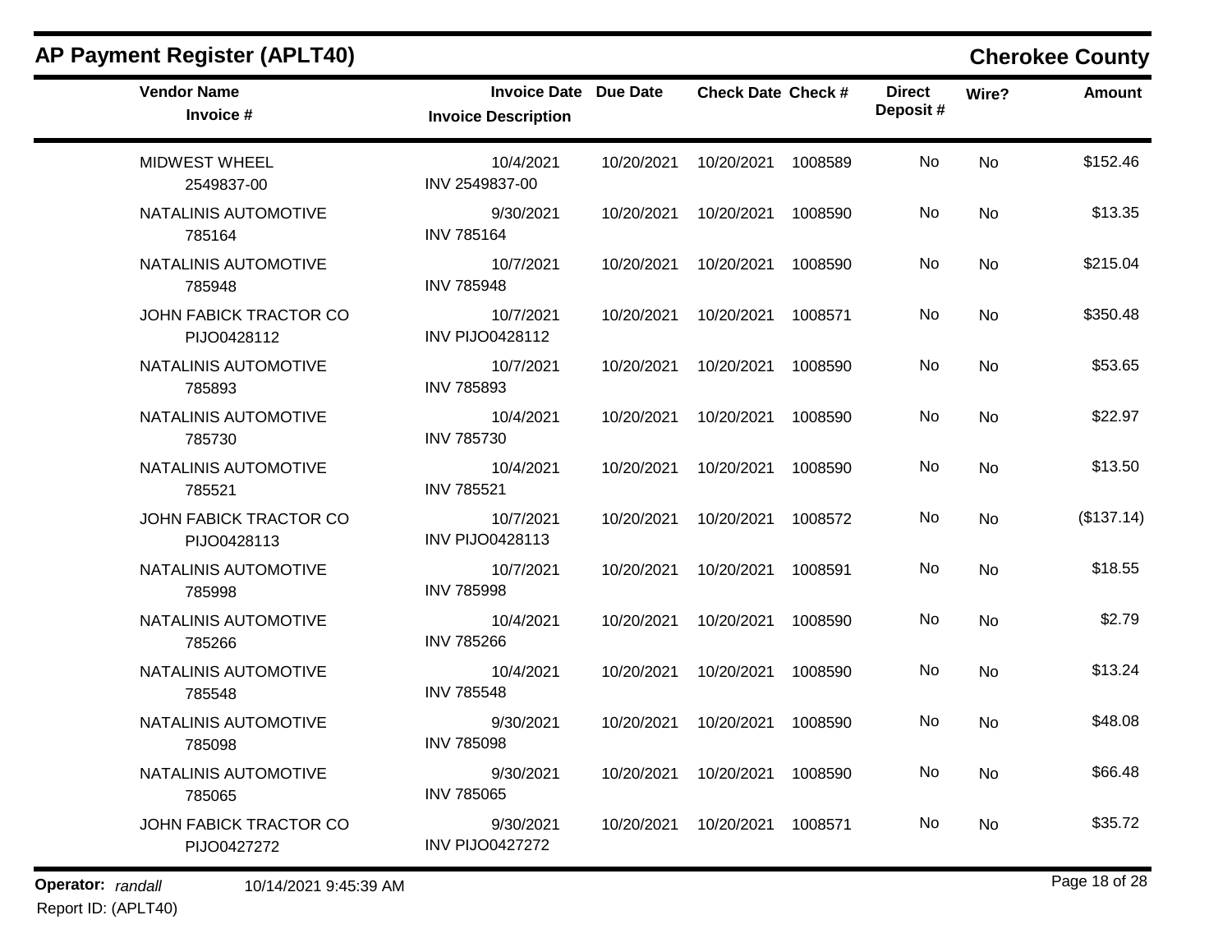| <b>Vendor Name</b><br>Invoice #                    | Invoice Date Due Date<br><b>Invoice Description</b> |            | <b>Check Date Check #</b> |         | <b>Direct</b><br>Deposit# | Wire?     | <b>Amount</b> |
|----------------------------------------------------|-----------------------------------------------------|------------|---------------------------|---------|---------------------------|-----------|---------------|
| FARMERS COOPERATIVE ASSOCIATION<br>311818          | 10/7/2021<br><b>INV 311818</b>                      | 10/20/2021 | 10/20/2021                | 1008559 | No                        | No        | \$4.57        |
| <b>FARMERS COOPERATIVE ASSOCIATION</b><br>311907   | 10/7/2021<br><b>INV 311907</b>                      | 10/20/2021 | 10/20/2021                | 1008559 | No                        | <b>No</b> | \$23.99       |
| FARMERS COOPERATIVE ASSOCIATION<br>311991          | 10/12/2021<br><b>INV 311991</b>                     | 10/20/2021 | 10/20/2021                | 1008559 | No                        | <b>No</b> | \$3.50        |
| NATALINIS AUTOMOTIVE<br>785366                     | 10/4/2021<br><b>INV 785366</b>                      | 10/20/2021 | 10/20/2021                | 1008590 | No.                       | <b>No</b> | \$21.31       |
| NATALINIS AUTOMOTIVE<br>786224                     | 10/12/2021<br><b>INV 986224</b>                     | 10/20/2021 | 10/20/2021                | 1008591 | No                        | No        | \$10.61       |
| NATALINIS AUTOMOTIVE<br>786071                     | 10/7/2021<br><b>INV 786071</b>                      | 10/20/2021 | 10/20/2021                | 1008591 | No                        | <b>No</b> | \$19.85       |
| NATALINIS AUTOMOTIVE<br>786106                     | 10/12/2021<br><b>INV 786106</b>                     | 10/20/2021 | 10/20/2021                | 1008591 | No                        | <b>No</b> | \$46.03       |
| JOHN FABICK TRACTOR CO<br>PIJO0427817              | 10/12/2021<br><b>INV PIJO0427817</b>                | 10/20/2021 | 10/20/2021                | 1008571 | No                        | <b>No</b> | \$68.57       |
| JOHN FABICK TRACTOR CO<br>PIJO0427912              | 10/7/2021<br><b>INV PIJO0427912</b>                 | 10/20/2021 | 10/20/2021                | 1008571 | No                        | <b>No</b> | \$68.57       |
| JOHN FABICK TRACTOR CO<br>PIJO0427913              | 10/7/2021<br><b>INV PIJO0427913</b>                 | 10/20/2021 | 10/20/2021                | 1008571 | No.                       | <b>No</b> | \$68.57       |
| NATALINIS AUTOMOTIVE<br>785425                     | 10/4/2021<br><b>INV 785425</b>                      | 10/20/2021 | 10/20/2021                | 1008590 | No                        | <b>No</b> | \$86.49       |
| Account: 11000053080 - MAINTENANCE/BLDGS & GROUNDS |                                                     |            |                           |         |                           |           |               |
| TRUE VALUE COLUMBUS<br>A450457                     | 10/4/2021<br><b>TRANS A450457</b>                   | 10/20/2021 | 10/20/2021                | 1008622 | No                        | <b>No</b> | \$51.20       |
| TRUE VALUE COLUMBUS<br>B22277                      | 10/4/2021<br><b>TRANS B22277</b>                    | 10/20/2021 | 10/20/2021                | 1008622 | No                        | No        | (\$3.04)      |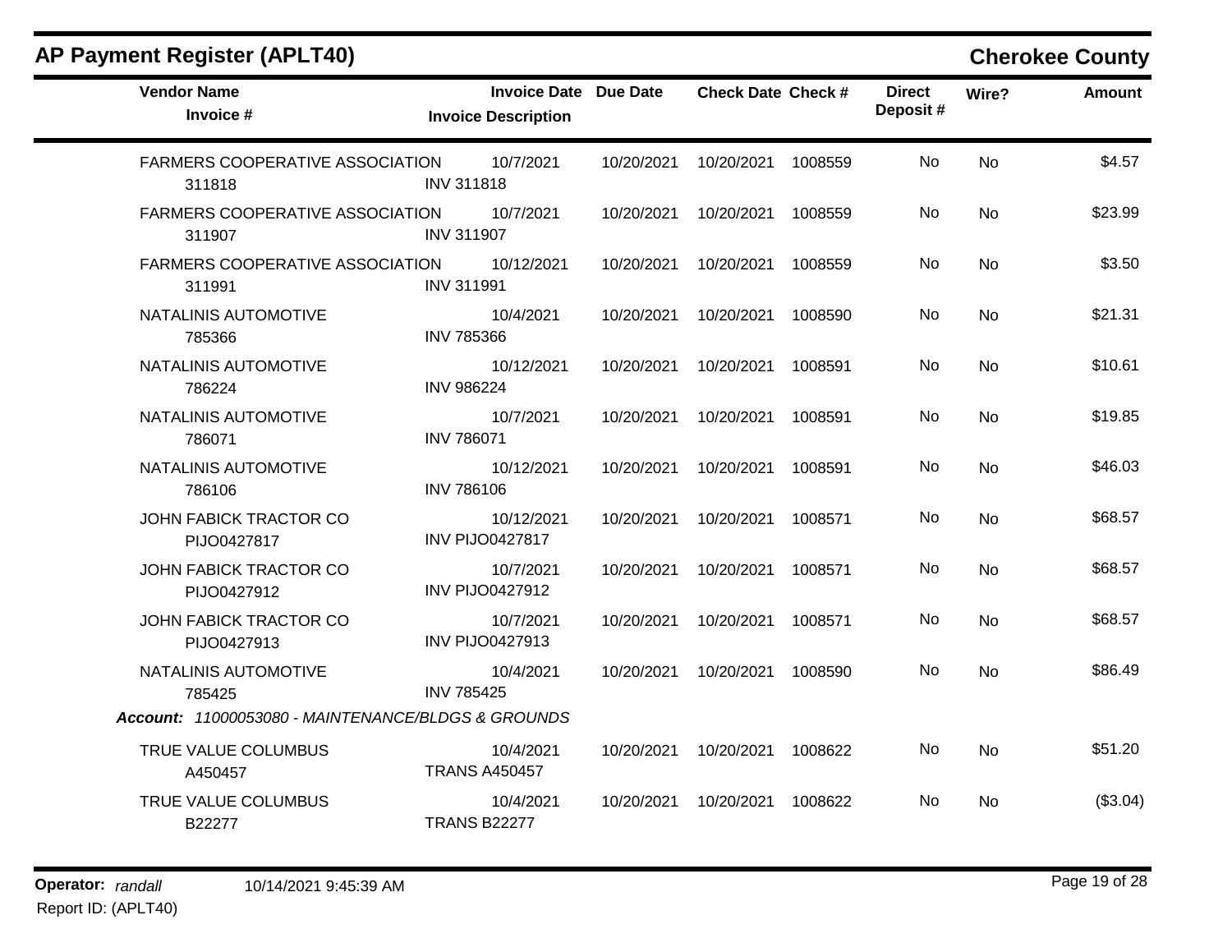| <b>Vendor Name</b><br>Invoice #                     | Invoice Date Due Date<br><b>Invoice Description</b> | <b>Check Date Check #</b>       | <b>Direct</b><br>Deposit# | Wire?     | Amount       |
|-----------------------------------------------------|-----------------------------------------------------|---------------------------------|---------------------------|-----------|--------------|
| TRUE VALUE COLUMBUS<br>B22319                       | 10/7/2021<br><b>TRANS B22319</b>                    | 10/20/2021  10/20/2021  1008622 | No                        | <b>No</b> | \$163.72     |
| CLEAN THE UNIFORM CO JOPLIN<br>20246467             | 9/30/2021<br>INV 20246467                           | 10/20/2021  10/20/2021  1008545 | No                        | <b>No</b> | \$35.01      |
| CLEAN THE UNIFORM CO JOPLIN<br>20248075             | 10/4/2021<br>INV 20248075                           | 10/20/2021  10/20/2021  1008545 | No.                       | No        | \$115.61     |
| FARMERS COOPERATIVE ASSOCIATION 10/7/2021<br>311715 | <b>INV 311715</b>                                   | 10/20/2021  10/20/2021  1008559 | No                        | <b>No</b> | \$28.19      |
| <b>Account: 11000053238 - ASPHALT - DISTRICT #1</b> |                                                     |                                 |                           |           |              |
| TEETER'S ASPHALT & MATERIALS<br>9333 HWY            | 10/12/2021<br><b>INV 9333</b>                       | 10/20/2021  10/20/2021  1008615 | No.                       | No        | \$19,310.63  |
| TEETER'S ASPHALT & MATERIALS<br>9334 HWY            | 10/12/2021<br><b>INV 9334</b>                       | 10/20/2021  10/20/2021  1008615 | No                        | <b>No</b> | \$21,296.90  |
| <b>Account: 11000053239 - ASPHALT - DISTRICT #2</b> |                                                     |                                 |                           |           |              |
| <b>TEETER'S PAVING</b><br>2153 HWY                  | 10/12/2021<br><b>INV 2153</b>                       | 10/20/2021  10/20/2021  1008616 | No.                       | <b>No</b> | \$36,529.18  |
| <b>TEETER'S PAVING</b><br>2157                      | 10/4/2021<br><b>INV 2157</b>                        | 10/20/2021  10/20/2021  1008616 | No                        | <b>No</b> | \$21,554.50  |
| <b>Account: 11000053240 - ASPHALT - DISTRICT #3</b> |                                                     |                                 |                           |           |              |
| TEETER'S ASPHALT & MATERIALS<br>9302 HWY            | 10/12/2021<br><b>INV 9302</b>                       | 10/20/2021  10/20/2021  1008615 | No.                       | <b>No</b> | \$185,056.57 |
| <b>TEETER'S PAVING</b><br>2153 HWY                  | 10/12/2021<br><b>INV 2153</b>                       | 10/20/2021  10/20/2021  1008616 | No.                       | <b>No</b> | \$1,795.92   |
| <b>Subtotal for Department: 000:</b>                |                                                     |                                 |                           |           |              |
|                                                     |                                                     |                                 |                           |           | \$302,013.38 |
| <b>Subtotal for Fund: 110:</b>                      |                                                     |                                 |                           |           |              |

\$302,013.38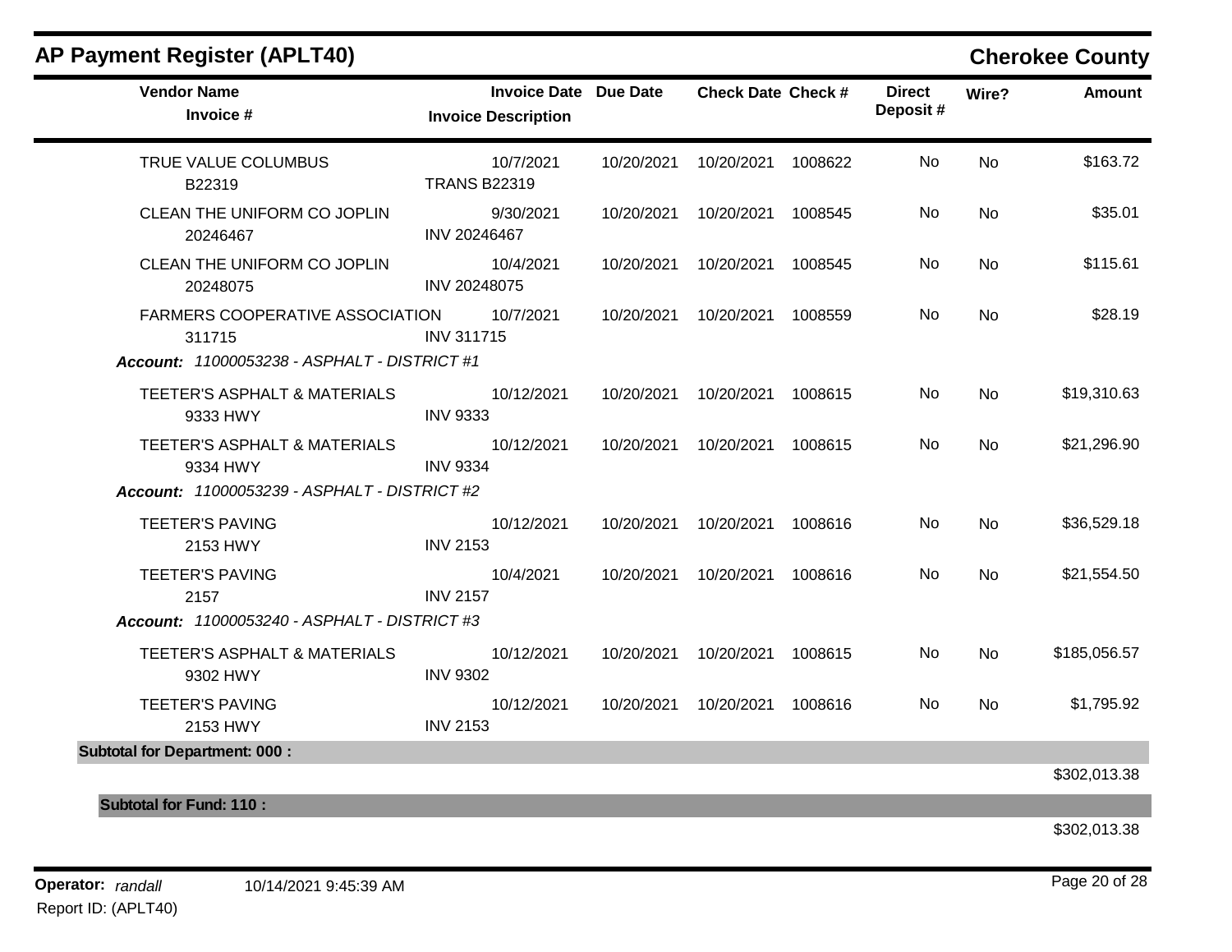|       |                                | <b>AP Payment Register (APLT40)</b>                                                                                     |                                                            |            |                           |         |                           |           | <b>Cherokee County</b> |
|-------|--------------------------------|-------------------------------------------------------------------------------------------------------------------------|------------------------------------------------------------|------------|---------------------------|---------|---------------------------|-----------|------------------------|
|       |                                | <b>Vendor Name</b><br>Invoice #                                                                                         | <b>Invoice Date Due Date</b><br><b>Invoice Description</b> |            | <b>Check Date Check #</b> |         | <b>Direct</b><br>Deposit# | Wire?     | <b>Amount</b>          |
| Fund: | 130                            | <b>NOXIOUS WEED</b>                                                                                                     |                                                            |            |                           |         |                           |           |                        |
| Dept: | 000                            | <b>NON-DEPARTMENTAL</b>                                                                                                 |                                                            |            |                           |         |                           |           |                        |
|       |                                | Account: 13000053021 - PRINTING/OFFICE SUPPLIES                                                                         |                                                            |            |                           |         |                           |           |                        |
|       |                                | <b>ARVEST BANK</b><br>1020 WEED                                                                                         | 10/5/2021<br><b>ACCT 5641</b>                              | 10/20/2021 | 10/20/2021                | 1008533 | No.                       | <b>No</b> | \$241.97               |
|       |                                | Account: 13000053040 - JANITORIAL SUPPLIES<br><b>ARVEST BANK</b><br>1020 WEED<br>Account: 13000053074 - TELEPHONE BILLS | 10/5/2021<br><b>ACCT 5641</b>                              | 10/20/2021 | 10/20/2021                | 1008533 | No.                       | <b>No</b> | \$55.51                |
|       |                                | COLUMBUS TELEPHONE COMPANY<br>1020 NOX<br>Account: 13000053089 - OTHER CONTRACTUAL                                      | 9/30/2021<br><b>ACCT 2293</b>                              | 10/20/2021 | 10/20/2021                | 1008547 | No.                       | <b>No</b> | \$128.20               |
|       |                                | <b>ARVEST BANK</b><br>1020 WEED                                                                                         | 10/5/2021<br><b>ACCT 5641</b>                              | 10/20/2021 | 10/20/2021                | 1008533 | No.                       | No        | \$23.89                |
|       |                                | <b>Subtotal for Department: 000:</b>                                                                                    |                                                            |            |                           |         |                           |           |                        |
|       |                                |                                                                                                                         |                                                            |            |                           |         |                           |           | \$449.57               |
|       | <b>Subtotal for Fund: 130:</b> |                                                                                                                         |                                                            |            |                           |         |                           |           | \$449.57               |
| Fund: | 140                            | <b>HEALTH</b>                                                                                                           |                                                            |            |                           |         |                           |           |                        |
| Dept: | 000                            | <b>NON-DEPARTMENTAL</b><br>Account: 14000053021 - PRINTING/OFFICE SUPPLIES                                              |                                                            |            |                           |         |                           |           |                        |
|       |                                | <b>QUILL CORPORATION</b><br>19911725                                                                                    | 10/12/2021<br>INV 19911725                                 | 10/20/2021 | 10/20/2021                | 1008602 | No.                       | <b>No</b> | \$73.67                |
|       |                                | QUILL CORPORATION<br>19923291                                                                                           | 10/12/2021<br>INV 19923291                                 | 10/20/2021 | 10/20/2021                | 1008602 | No                        | No        | \$12.85                |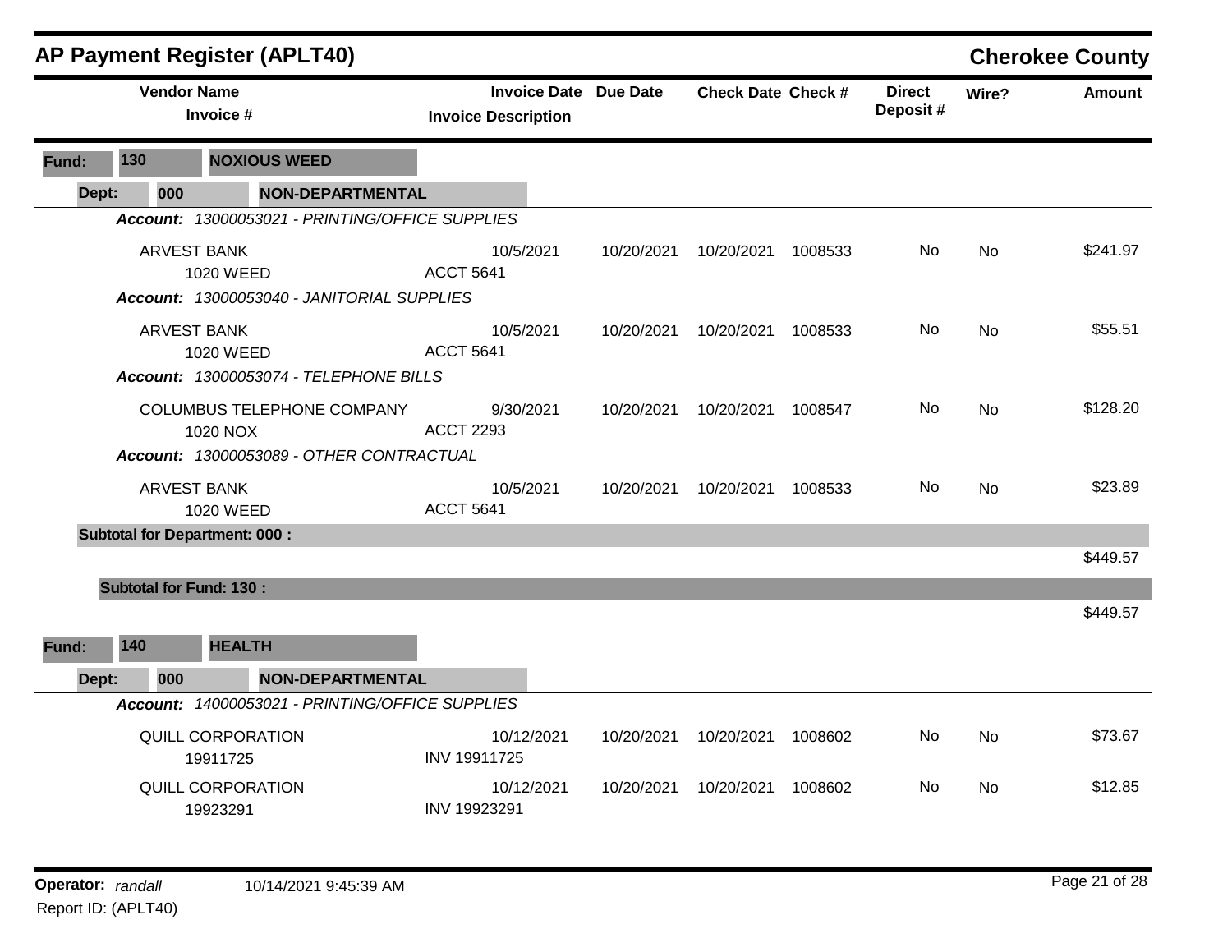| <b>AP Payment Register (APLT40)</b>                                                         |                                                            |            |                           |         |                           |           | <b>Cherokee County</b> |
|---------------------------------------------------------------------------------------------|------------------------------------------------------------|------------|---------------------------|---------|---------------------------|-----------|------------------------|
| <b>Vendor Name</b><br>Invoice #                                                             | <b>Invoice Date Due Date</b><br><b>Invoice Description</b> |            | <b>Check Date Check #</b> |         | <b>Direct</b><br>Deposit# | Wire?     | <b>Amount</b>          |
| <b>KIPHS INC</b><br>7282<br>Account: 14000053043 - HEALTH DEPT MED SUPPLIES                 | 10/4/2021<br><b>INV 7282</b>                               | 10/20/2021 | 10/20/2021 1008578        |         | No                        | <b>No</b> | \$3,199.30             |
| COMMUNITY HEALTH CENTER OF SEK<br>6259<br>Account: 14000053072 - GAS, ELECTRIC, WATER/PHONE | 10/4/2021<br><b>INV 6259</b>                               | 10/20/2021 | 10/20/2021 1008548        |         | No                        | No        | \$3,376.00             |
| KANSAS GAS SERVICE<br>1020 HE                                                               | 10/4/2021<br>ACCT 510080477 1188672 27                     | 10/20/2021 | 10/20/2021 1008574        |         | No                        | <b>No</b> | \$113.00               |
| <b>COLUMBUS TELEPHONE COMPANY</b><br>1020 HE1                                               | 10/4/2021<br><b>ACCT 2311</b>                              | 10/20/2021 | 10/20/2021                | 1008547 | No                        | No        | \$51.72                |
| <b>COLUMBUS TELEPHONE COMPANY</b><br>1020 HE                                                | 10/4/2021<br><b>ACCT 2060</b>                              | 10/20/2021 | 10/20/2021                | 1008547 | No                        | No        | \$498.41               |
| <b>CITY OF COLUMBUS</b><br>1020<br>Account: 14000053075 - DUES/SUBSCRIPTIONS                | 10/4/2021<br>ACCT 07-17240-00                              | 10/20/2021 | 10/20/2021                | 1008544 | No                        | No        | \$60.00                |
| <b>COLUMBUS NEWS REPORT</b><br>1020 HE                                                      | 10/4/2021<br>DRIVE BY FLU SHOT AD                          | 10/20/2021 | 10/20/2021 1008546        |         | No                        | No.       | \$59.50                |
| Account: 14000053076 - PROFESSIONAL SERVICES<br>QUALITY PEST CONTROL INC<br>1020 HE         | 10/12/2021<br><b>MONTHLY SPRAY</b>                         | 10/20/2021 | 10/20/2021                | 1008601 | No                        | No        | \$50.00                |
| CRAW-KAN TELEPHONE COOPERATIVE INC<br>1020 HE                                               | 10/12/2021<br>ACCT 129793                                  | 10/20/2021 | 10/20/2021                | 1008550 | No                        | <b>No</b> | \$21.25                |
| Account: 14000053182 - CONTRACTS                                                            |                                                            |            |                           |         |                           |           |                        |
| <b>DEBRA MURRAY</b><br>0001                                                                 | 10/4/2021<br><b>INV 0001</b>                               | 10/20/2021 | 10/20/2021                | 1008552 | No                        | No        | \$132.00               |
| COMMUNITY HEALTH CENTER OF SEK<br>6258                                                      | 10/12/2021<br><b>INV 6258</b>                              | 10/20/2021 | 10/20/2021                | 1008548 | No                        | No        | \$100.00               |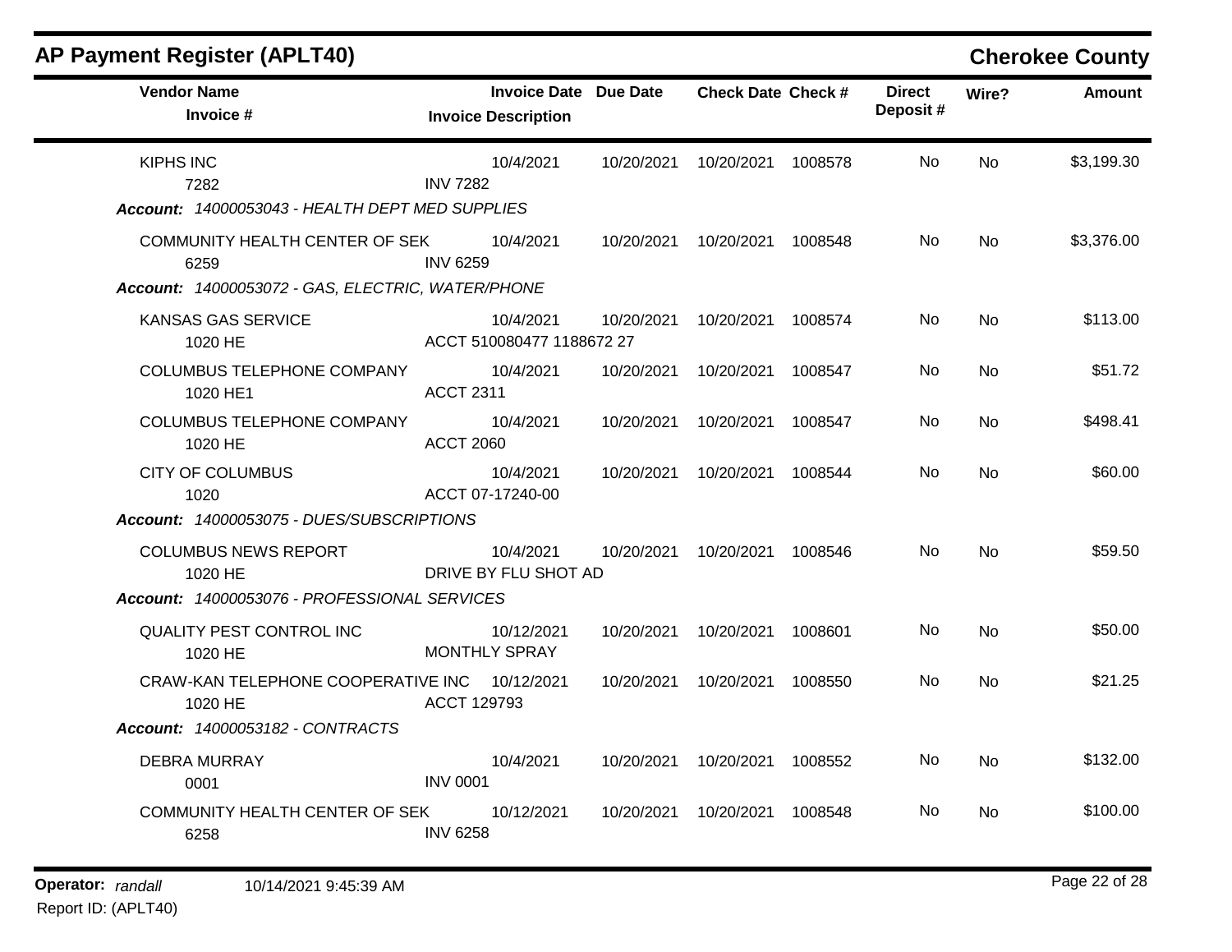|       |                                          | <b>AP Payment Register (APLT40)</b>               |                      |                                                            |            |                           |         |                           |           | <b>Cherokee County</b> |
|-------|------------------------------------------|---------------------------------------------------|----------------------|------------------------------------------------------------|------------|---------------------------|---------|---------------------------|-----------|------------------------|
|       |                                          | <b>Vendor Name</b><br>Invoice #                   |                      | <b>Invoice Date Due Date</b><br><b>Invoice Description</b> |            | <b>Check Date Check #</b> |         | <b>Direct</b><br>Deposit# | Wire?     | <b>Amount</b>          |
|       |                                          | <b>Subtotal for Department: 000:</b>              |                      |                                                            |            |                           |         |                           |           |                        |
|       |                                          | <b>Subtotal for Fund: 140:</b>                    |                      |                                                            |            |                           |         |                           |           | \$7,747.70             |
|       |                                          |                                                   |                      |                                                            |            |                           |         |                           |           | \$7,747.70             |
| Fund: | 160                                      | <b>DIRECT ELECTION</b>                            |                      |                                                            |            |                           |         |                           |           |                        |
| Dept: |                                          | <b>NON-DEPARTMENTAL</b><br>000                    |                      |                                                            |            |                           |         |                           |           |                        |
|       |                                          | Account: 16000053021 - PRINTING/OFFICE SUPPLIES   |                      |                                                            |            |                           |         |                           |           |                        |
|       |                                          | <b>LOCKWOOD ELECTIONS</b><br>844                  | <b>INV 844</b>       | 10/4/2021                                                  | 10/20/2021 | 10/20/2021                | 1008583 | No                        | <b>No</b> | \$370.54               |
|       |                                          | <b>COLUMBUS NEWS REPORT</b><br><b>1020 ELEC</b>   |                      | 10/4/2021<br>LEGALS/CLOSING BOOKS, TESTING                 | 10/20/2021 | 10/20/2021                | 1008546 | No                        | No        | \$52.00                |
|       |                                          | ELECTION SYSTEMS & SOFTWARE<br>CD2009425          | <b>INV CD2009425</b> | 10/4/2021                                                  | 10/20/2021 | 10/20/2021                | 1008555 | No                        | <b>No</b> | \$5,325.50             |
|       |                                          | <b>LOCKWOOD ELECTIONS</b><br>847                  | <b>INV 847</b>       | 10/4/2021                                                  | 10/20/2021 | 10/20/2021                | 1008583 | No                        | <b>No</b> | \$2,722.11             |
|       |                                          | Account: 16000053078 - LEGAL PRINTING/ADVERTISING |                      |                                                            |            |                           |         |                           |           |                        |
|       |                                          | <b>COLUMBUS NEWS REPORT</b><br>1020               |                      | 10/4/2021<br>LEGAL/CANDIDATE SCHOOL BOARD                  | 10/20/2021 | 10/20/2021                | 1008546 | No                        | <b>No</b> | \$264.00               |
|       |                                          | Account: 16000053280 - POLL WORKERS               |                      |                                                            |            |                           |         |                           |           |                        |
|       |                                          | KIMBERLY S HENSON<br>1020                         | POLL TRAINING        | 10/12/2021                                                 | 10/20/2021 | 10/20/2021                | 1008577 | No                        | <b>No</b> | \$40.00                |
|       |                                          | <b>Subtotal for Department: 000:</b>              |                      |                                                            |            |                           |         |                           |           |                        |
|       |                                          | <b>Subtotal for Fund: 160:</b>                    |                      |                                                            |            |                           |         |                           |           | \$8,774.15             |
|       |                                          |                                                   |                      |                                                            |            |                           |         |                           |           | \$8,774.15             |
| Fund: | 224                                      | <b>CHEROKEE COUNTY 911</b>                        |                      |                                                            |            |                           |         |                           |           |                        |
|       | Operator: randall<br>Report ID: (APLT40) | 10/14/2021 9:45:39 AM                             |                      |                                                            |            |                           |         |                           |           | Page 23 of 28          |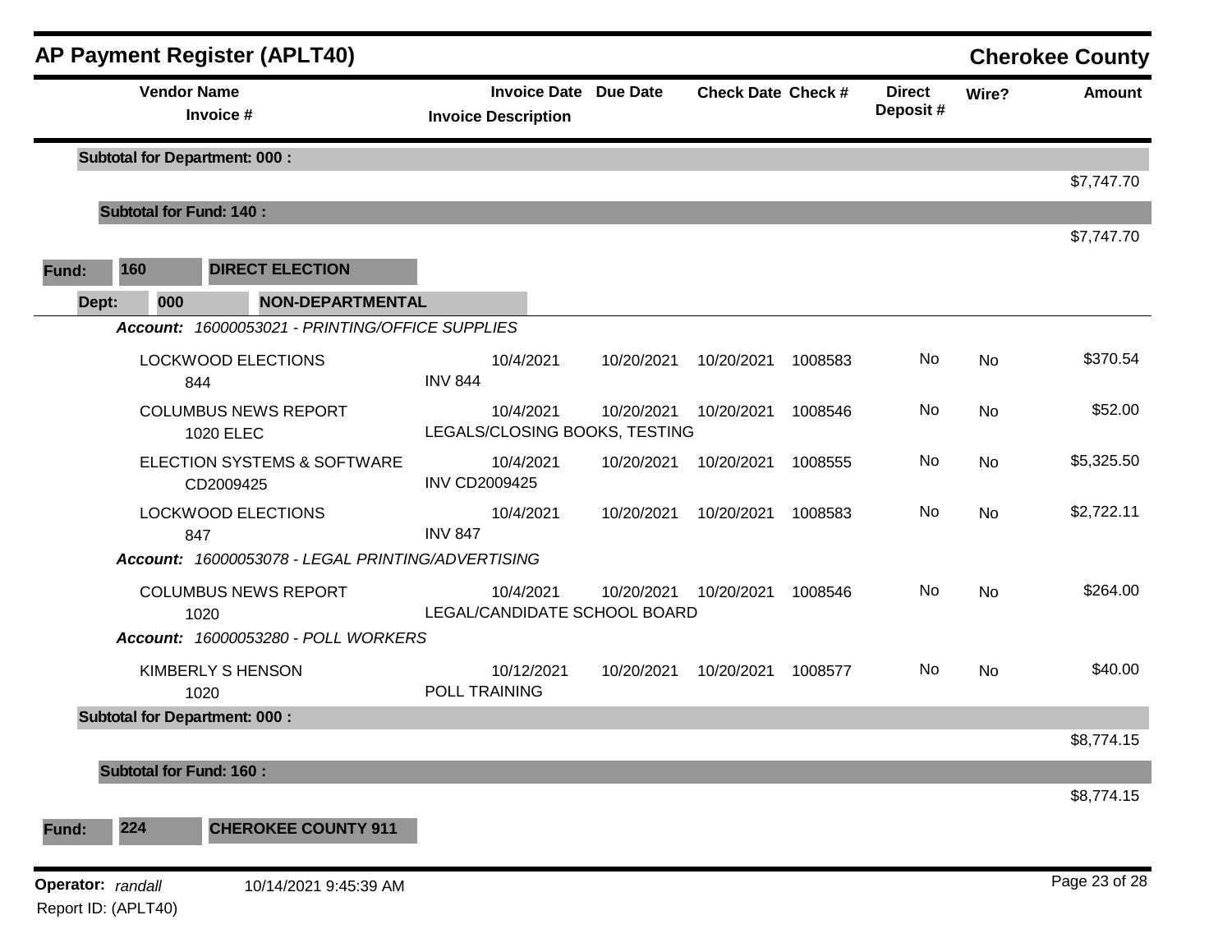|                   |                                | <b>AP Payment Register (APLT40)</b>            |                   |                                                   |                 |                           |         |                           |       | <b>Cherokee County</b> |
|-------------------|--------------------------------|------------------------------------------------|-------------------|---------------------------------------------------|-----------------|---------------------------|---------|---------------------------|-------|------------------------|
|                   |                                | <b>Vendor Name</b><br>Invoice #                |                   | <b>Invoice Date</b><br><b>Invoice Description</b> | <b>Due Date</b> | <b>Check Date Check #</b> |         | <b>Direct</b><br>Deposit# | Wire? | <b>Amount</b>          |
| Dept:             | 000                            | <b>NON-DEPARTMENTAL</b>                        |                   |                                                   |                 |                           |         |                           |       |                        |
|                   |                                | Account: 22400053300 - MISC PAID OUT           |                   |                                                   |                 |                           |         |                           |       |                        |
|                   |                                | CRAW-KAN TELEPHONE COOPERATIVE INC<br>1020 224 |                   | 10/8/2021<br>INV 1818SZ10901.064                  | 10/20/2021      | 10/20/2021                | 1008550 | No                        | No    | \$98.00                |
|                   |                                | <b>Subtotal for Department: 000:</b>           |                   |                                                   |                 |                           |         |                           |       |                        |
|                   |                                |                                                |                   |                                                   |                 |                           |         |                           |       | \$98.00                |
|                   | <b>Subtotal for Fund: 224:</b> |                                                |                   |                                                   |                 |                           |         |                           |       | \$98.00                |
| Fund:             | 230                            | <b>APPRAISER COSTS</b>                         |                   |                                                   |                 |                           |         |                           |       |                        |
|                   | 000                            | <b>NON-DEPARTMENTAL</b>                        |                   |                                                   |                 |                           |         |                           |       |                        |
| Dept:             |                                | Account: 23000053025 - PARTS/VEHICLE REPAIRS   |                   |                                                   |                 |                           |         |                           |       |                        |
|                   |                                | NATALINIS AUTOMOTIVE                           |                   | 10/4/2021                                         | 10/20/2021      | 10/20/2021                | 1008590 | No                        | No    | \$26.49                |
|                   |                                | 785407                                         | <b>INV 785407</b> |                                                   |                 |                           |         |                           |       |                        |
|                   |                                | NATALINIS AUTOMOTIVE                           |                   | 10/7/2021                                         | 10/20/2021      | 10/20/2021                | 1008590 | No                        | No    | \$112.31               |
|                   |                                | 785900                                         | <b>INV 785900</b> |                                                   |                 |                           |         |                           |       |                        |
|                   |                                | Account: 23000053074 - TELEPHONE BILLS         |                   |                                                   |                 |                           |         |                           |       |                        |
|                   |                                | COLUMBUS TELEPHONE COMPANY<br>1020             | ACCT 757          | 9/30/2021                                         | 10/20/2021      | 10/20/2021                | 1008547 | No                        | No    | \$109.98               |
|                   |                                | Account: 23000053075 - DUES/SUBSCRIPTIONS      |                   |                                                   |                 |                           |         |                           |       |                        |
|                   |                                | <b>SUMNERONE</b>                               |                   | 10/8/2021                                         | 10/20/2021      | 10/20/2021                | 1008611 | No                        | No    | \$113.28               |
|                   |                                | 2998540                                        | INV 2998540       |                                                   |                 |                           |         |                           |       |                        |
|                   |                                | <b>Subtotal for Department: 000:</b>           |                   |                                                   |                 |                           |         |                           |       |                        |
|                   |                                |                                                |                   |                                                   |                 |                           |         |                           |       | \$362.06               |
|                   | <b>Subtotal for Fund: 230:</b> |                                                |                   |                                                   |                 |                           |         |                           |       | \$362.06               |
|                   |                                | <b>SERVICE FOR ELDERLY</b>                     |                   |                                                   |                 |                           |         |                           |       |                        |
| Fund:             | 300                            |                                                |                   |                                                   |                 |                           |         |                           |       |                        |
| Operator: randall | Report ID: (APLT40)            | 10/14/2021 9:45:39 AM                          |                   |                                                   |                 |                           |         |                           |       | Page 24 of 28          |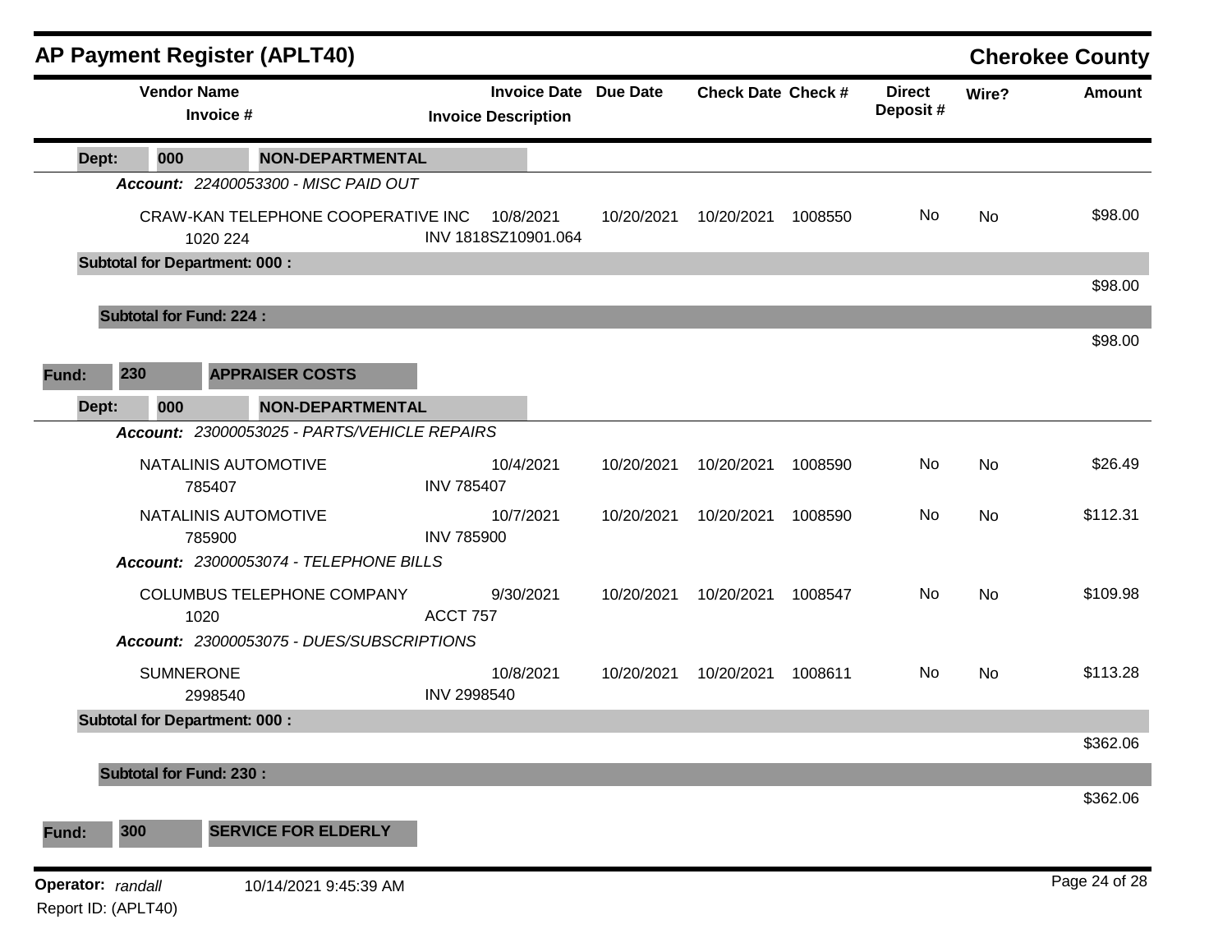|                   |                                      | <b>AP Payment Register (APLT40)</b>                                 |                                                            |            |                           |         |                           |           | <b>Cherokee County</b> |
|-------------------|--------------------------------------|---------------------------------------------------------------------|------------------------------------------------------------|------------|---------------------------|---------|---------------------------|-----------|------------------------|
|                   | <b>Vendor Name</b>                   | Invoice #                                                           | <b>Invoice Date Due Date</b><br><b>Invoice Description</b> |            | <b>Check Date Check #</b> |         | <b>Direct</b><br>Deposit# | Wire?     | <b>Amount</b>          |
| Dept:             | 000                                  | <b>NON-DEPARTMENTAL</b>                                             |                                                            |            |                           |         |                           |           |                        |
|                   |                                      | Account: 30000053072 - GAS, ELECTRIC, WATER                         |                                                            |            |                           |         |                           |           |                        |
|                   | <b>CITY OF COLUMBUS</b><br>1020 EL   |                                                                     | 10/4/2021<br>ACCT 07-48820-01                              | 10/20/2021 | 10/20/2021                | 1008544 | No                        | No        | \$58.19                |
|                   | 1020 EL                              | <b>KANSAS GAS SERVICE</b>                                           | 10/4/2021<br>ACCT 510074383 1179346 45                     | 10/20/2021 | 10/20/2021                | 1008574 | No                        | No        | \$31.78                |
|                   | 1020                                 | <b>KANSAS GAS SERVICE</b><br>Account: 30000053074 - TELEPHONE BILLS | 9/30/2021<br>ACCT 512076592 1191351 09                     | 10/20/2021 | 10/20/2021                | 1008574 | No                        | No        | \$31.15                |
|                   | <b>CENTURYLINK</b>                   | 1020 ELD                                                            | 10/12/2021<br>ACCT 313571296                               | 10/20/2021 | 10/20/2021                | 1008541 | No                        | <b>No</b> | \$174.54               |
|                   | <b>CENTURYLINK</b>                   | 1020 ELD1                                                           | 10/12/2021<br>ACCT 313355170                               | 10/20/2021 | 10/20/2021                | 1008541 | No                        | No        | \$97.82                |
|                   | <b>CENTURYLINK</b><br>1020           |                                                                     | 10/4/2021<br>ACCT 320497874                                | 10/20/2021 | 10/20/2021                | 1008540 | No                        | No        | \$4.29                 |
|                   | <b>CENTURYLINK</b><br>1020 EL        |                                                                     | 10/4/2021<br>ACCT 320494722                                | 10/20/2021 | 10/20/2021                | 1008540 | No                        | No        | \$4.29                 |
|                   | <b>Subtotal for Department: 000:</b> |                                                                     |                                                            |            |                           |         |                           |           |                        |
|                   |                                      |                                                                     |                                                            |            |                           |         |                           |           | \$402.06               |
|                   | <b>Subtotal for Fund: 300:</b>       |                                                                     |                                                            |            |                           |         |                           |           | \$402.06               |
| Fund:             | 304                                  | <b>SPIDER PROGRAM</b>                                               |                                                            |            |                           |         |                           |           |                        |
| Dept:             | 000                                  | <b>NON-DEPARTMENTAL</b>                                             |                                                            |            |                           |         |                           |           |                        |
|                   |                                      | Account: 30400053300 - MISC PAID OUT                                |                                                            |            |                           |         |                           |           |                        |
|                   | <b>ARVEST BANK</b>                   | 1020 SH3                                                            | 10/7/2021<br><b>ACCT 1688</b>                              | 10/20/2021 | 10/20/2021                | 1008532 | No                        | No        | \$35.97                |
| Operator: randall |                                      | 10/14/2021 9:45:39 AM                                               |                                                            |            |                           |         |                           |           | Page 25 of 28          |

Report ID: (APLT40)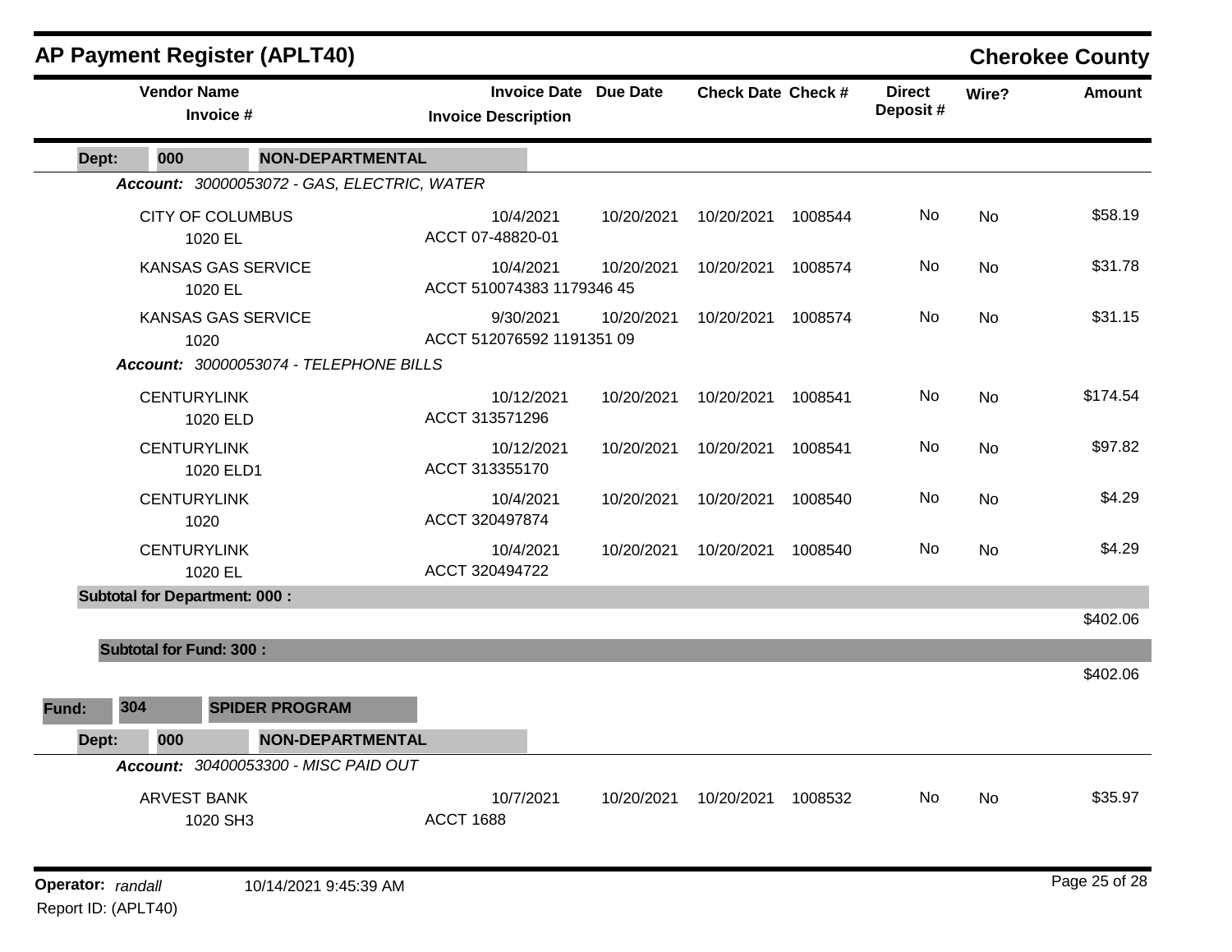|                          |                                | <b>AP Payment Register (APLT40)</b>                 |                                                            |            |                           |         |                           |           | <b>Cherokee County</b> |
|--------------------------|--------------------------------|-----------------------------------------------------|------------------------------------------------------------|------------|---------------------------|---------|---------------------------|-----------|------------------------|
|                          | <b>Vendor Name</b>             | Invoice #                                           | <b>Invoice Date Due Date</b><br><b>Invoice Description</b> |            | <b>Check Date Check #</b> |         | <b>Direct</b><br>Deposit# | Wire?     | <b>Amount</b>          |
|                          |                                | <b>Subtotal for Department: 000:</b>                |                                                            |            |                           |         |                           |           |                        |
|                          | <b>Subtotal for Fund: 304:</b> |                                                     |                                                            |            |                           |         |                           |           | \$35.97                |
|                          |                                |                                                     |                                                            |            |                           |         |                           |           | \$35.97                |
| Fund:                    | 330                            | <b>SEWER DISTRICT#1 OPER</b>                        |                                                            |            |                           |         |                           |           |                        |
| Dept:                    | 000                            | <b>NON-DEPARTMENTAL</b>                             |                                                            |            |                           |         |                           |           |                        |
|                          |                                | Account: 33000053029 - MISC SUPPLIES                |                                                            |            |                           |         |                           |           |                        |
|                          |                                | O'REILLY AUTOMOTIVE                                 | 10/4/2021                                                  | 10/20/2021 | 10/20/2021                | 1008594 | No                        | <b>No</b> | \$70.98                |
|                          | 1020                           | Account: 33000053072 - GAS, ELECTRIC, WATER         | TRANS 4083468708                                           |            |                           |         |                           |           |                        |
| <b>LIBERTY UTILITIES</b> |                                | 10/4/2021                                           | 10/20/2021                                                 | 10/20/2021 | 1008582                   | No      | No                        | \$538.88  |                        |
|                          |                                | 1020 SEW                                            | ACCT 547731-85-1                                           |            |                           |         |                           |           |                        |
| <b>LIBERTY UTILITIES</b> |                                | 10/4/2021                                           | 10/20/2021                                                 | 10/20/2021 | 1008582                   | No      | No                        | \$50.57   |                        |
|                          |                                | 1020 SEW1                                           | ACCT 487490-67-4                                           |            |                           |         |                           |           |                        |
|                          |                                | <b>LIBERTY UTILITIES</b><br>1020 SEW2               | 10/4/2021<br>ACCT 059522-21-9                              | 10/20/2021 | 10/20/2021                | 1008582 | No                        | No        | \$224.95               |
|                          |                                | <b>LIBERTY UTILITIES</b>                            | 10/4/2021                                                  | 10/20/2021 | 10/20/2021                | 1008582 | No                        | <b>No</b> | \$38.39                |
|                          |                                | 1020 SEW3                                           | ACCT 535793-78-0                                           |            |                           |         |                           |           |                        |
|                          |                                | <b>LIBERTY UTILITIES</b>                            | 10/4/2021                                                  | 10/20/2021 | 10/20/2021                | 1008582 | No                        | No        | \$151.07               |
|                          |                                | 1020 SEW4                                           | ACCT 866807-56-3                                           |            |                           |         |                           |           |                        |
|                          |                                | <b>LIBERTY UTILITIES</b>                            | 10/4/2021<br>ACCT 369339-68-4                              | 10/20/2021 | 10/20/2021                | 1008582 | No                        | <b>No</b> | \$67.75                |
|                          |                                | 1020 SEW5<br>Account: 33000053074 - TELEPHONE BILLS |                                                            |            |                           |         |                           |           |                        |
|                          | <b>CENTURYLINK</b>             |                                                     | 9/30/2021                                                  | 10/20/2021 | 10/20/2021                | 1008541 | No                        | No        | \$198.22               |
|                          | 1020                           |                                                     | ACCT 438097159                                             |            |                           |         |                           |           |                        |
|                          |                                | <b>Subtotal for Department: 000:</b>                |                                                            |            |                           |         |                           |           |                        |
|                          |                                |                                                     |                                                            |            |                           |         |                           |           | \$1,340.81             |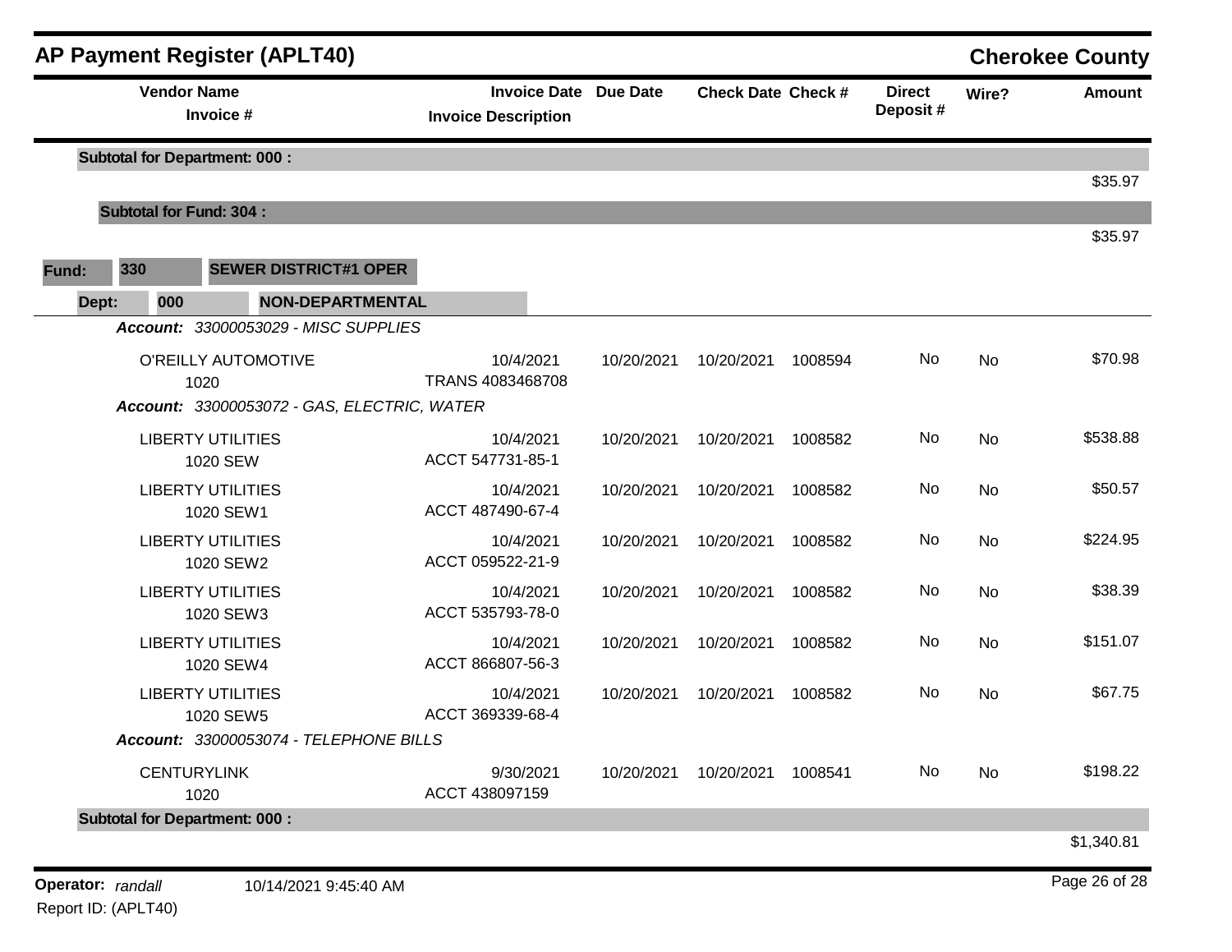|       |                                      |                    | <b>AP Payment Register (APLT40)</b>               |                  |                 |                           |            |                           |                                   |               | <b>Cherokee County</b> |
|-------|--------------------------------------|--------------------|---------------------------------------------------|------------------|-----------------|---------------------------|------------|---------------------------|-----------------------------------|---------------|------------------------|
|       | <b>Vendor Name</b><br>Invoice #      |                    | <b>Invoice Date</b><br><b>Invoice Description</b> |                  | <b>Due Date</b> | <b>Check Date Check #</b> |            | <b>Direct</b><br>Deposit# | Wire?                             | <b>Amount</b> |                        |
|       | <b>Subtotal for Fund: 330:</b>       |                    |                                                   |                  |                 |                           |            |                           |                                   |               |                        |
|       |                                      |                    |                                                   |                  |                 |                           |            |                           |                                   |               | \$1,340.81             |
| Fund: | 413                                  |                    | <b>ATTORNEY APPLICATION</b>                       |                  |                 |                           |            |                           |                                   |               |                        |
| Dept: | 000                                  |                    | <b>NON-DEPARTMENTAL</b>                           |                  |                 |                           |            |                           |                                   |               |                        |
|       |                                      |                    | Account: 41300053089 - OTHER CONTRACTUAL          |                  |                 |                           |            |                           |                                   |               |                        |
|       |                                      | <b>ARVEST BANK</b> |                                                   |                  | 10/12/2021      | 10/20/2021                | 10/20/2021 | 1008532                   | No                                | No            | \$7.41                 |
|       |                                      | 1020 AT            |                                                   | <b>ACCT 1936</b> |                 |                           |            |                           |                                   |               |                        |
|       | <b>Subtotal for Department: 000:</b> |                    |                                                   |                  |                 |                           |            |                           |                                   |               |                        |
|       |                                      |                    |                                                   |                  |                 |                           |            |                           |                                   |               | \$7.41                 |
|       | <b>Subtotal for Fund: 413:</b>       |                    |                                                   |                  |                 |                           |            |                           |                                   |               |                        |
|       |                                      |                    |                                                   |                  |                 |                           |            |                           |                                   |               | \$7.41                 |
|       |                                      |                    |                                                   |                  |                 |                           |            |                           | Total for Bank 1 Account 1120298: |               | \$400,098.08           |
|       |                                      |                    |                                                   |                  |                 |                           |            |                           | ***** Total Invoices Paid:        |               | \$400,098.08           |